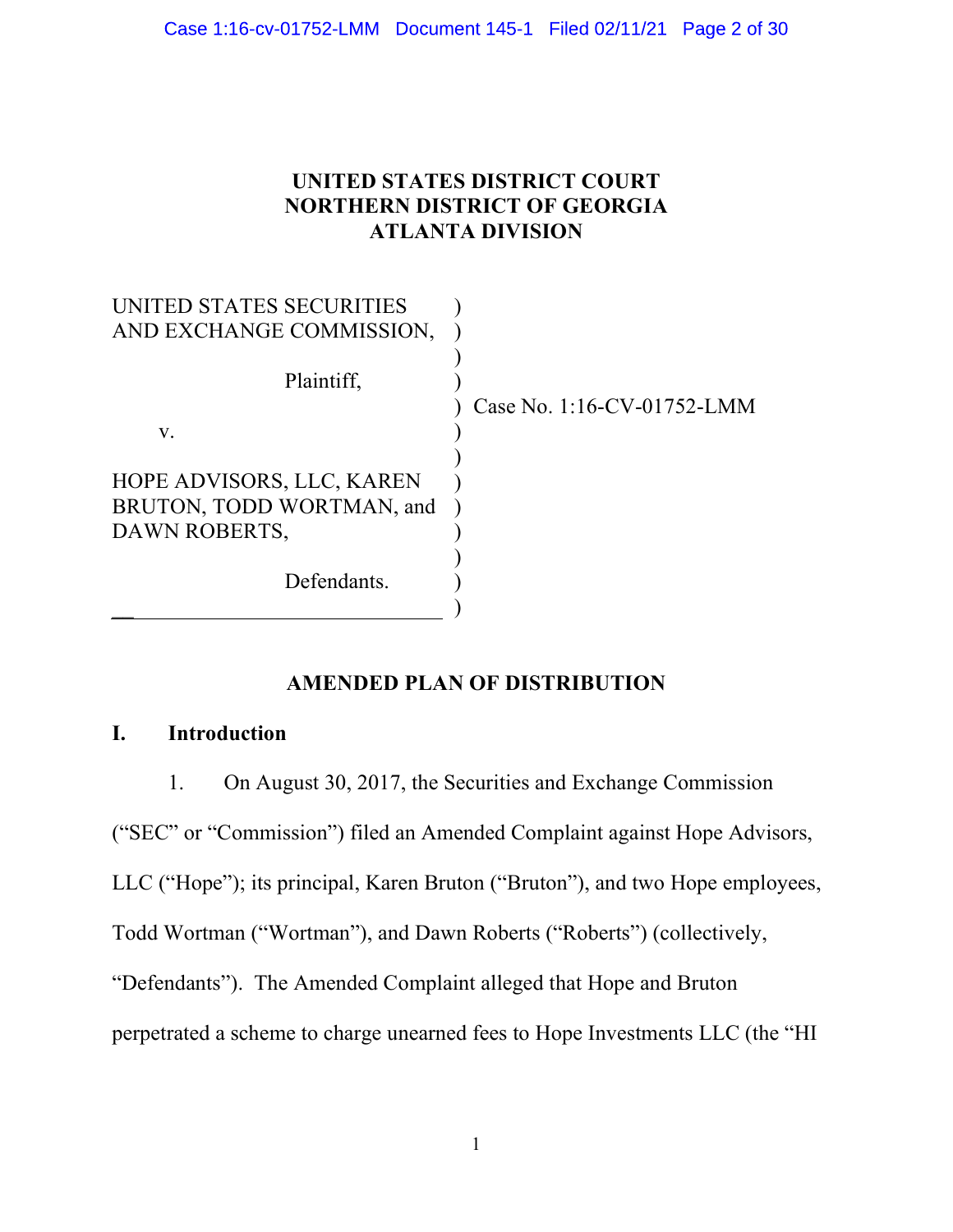Case 1:16-cv-01752-LMM Document 145-1 Filed 02/11/21 Page 3 of 30<br>Fund"), a fund they managed. The Amended Complaint further alleged that<br>Roberts and Wortman aided and abetted this fraud.<br>2. On September 13, 2018, the Cour Roberts and Wortman aided and abetted this fraud.

2. On September 13, 2018, the Court entered the Final Judgment against Hope and Bruton. On September 18, 2018, the Court entered the Consent Final Judgment against Wortman and Roberts. The Court imposed, jointly and severally, disgorgement and civil penalties against Hope and Bruton of \$1,237,235.00 and \$250,000.00, respectively. The Court imposed civil penalties against Wortman and Roberts of \$100,000.00 and \$75,000.00, respectively. The Defendants paid a total of \$1,660,370.65.

3. On July 16, 2019, the Court established a fair fund pursuant to Section 308(a) of the Sarbanes-Oxley Act of 2002, so the penalties, along with the disgorgement collected can be distributed to those harmed by the Defendants' conduct described in the Amended Complaint (the "Fair Fund"). The Fair Fund is currently on deposit in an interest-bearing account with the United States Treasury's Bureau of the Fiscal Service. Also on July 16, 2019, Miller Kaplan Arase, LLP was appointed as Tax Administrator (the "Tax Administrator") to handle the tax obligations of the Fair Fund. On November 25, 2019, JND Legal Administration ("JND") was appointed as the Distribution Agent (the "Distribution Agent") to assist in overseeing the administration of the Fair Fund in consultation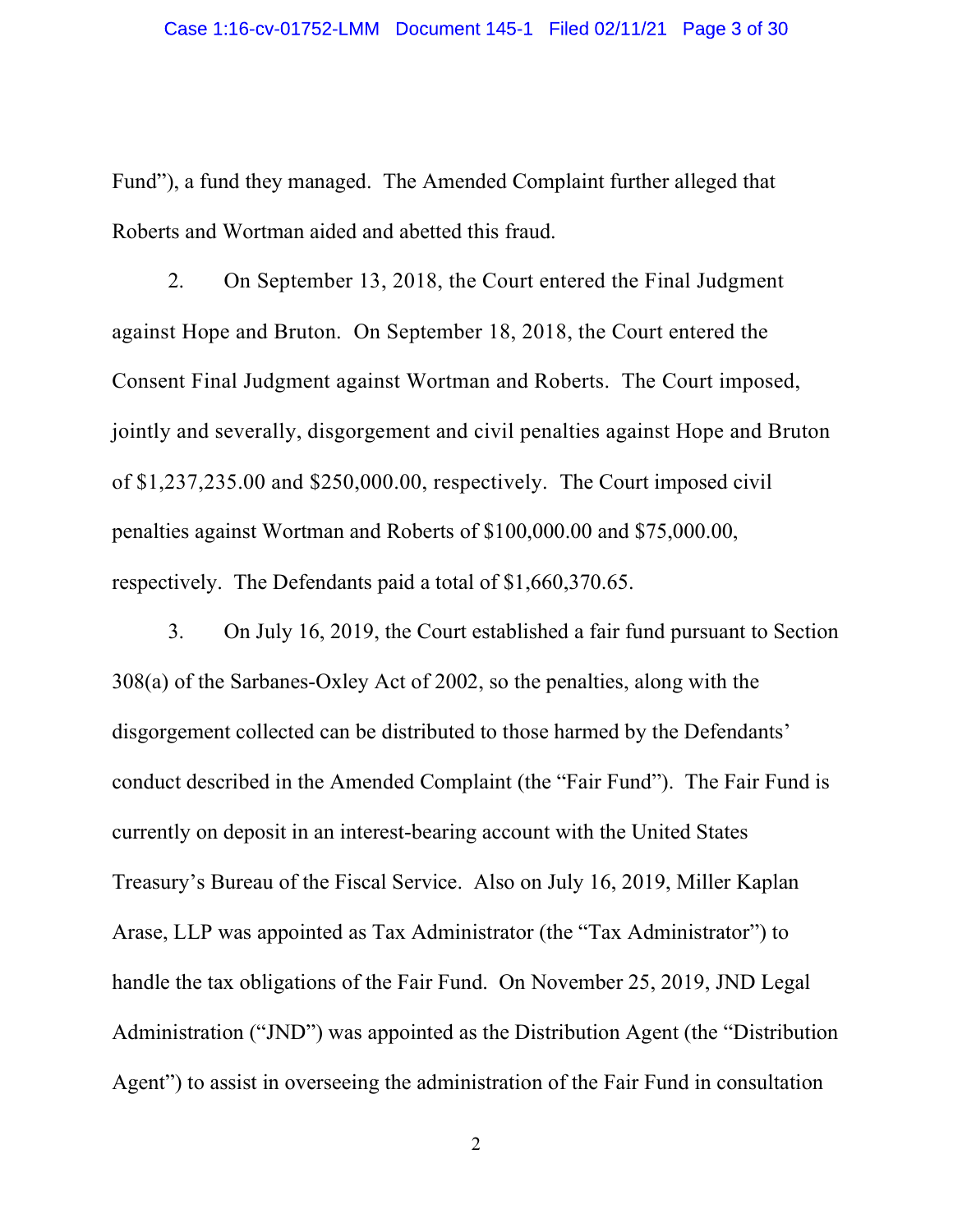with Commission staff, pursuant to the terms of this Amended Plan of Distribution (the "Amended Plan" or "Plan").

4. In accordance with the Final Judgments, this Plan was developed jointly by the Distribution Agent and the SEC in accordance with practices and procedures customary in Fair Fund distributions. The Plan governs the administration and distribution of the Fair Fund, and sets forth the method and procedures for distributing the assets of the Fair Fund to investors harmed by the conduct alleged in the Amended Complaint.

### II. Defined Terms

5. As used herein, the following definitions shall apply:

- (a) "Days" shall mean calendar days, unless otherwise specified herein. Should a deadline fall on a weekend or holiday, that deadline should be pushed to the next business day.
- (b) "De Minimis Amount" is \$10.00. Each Eligible Investor's Distribution Payment must be equal to or greater than the De Minimis Amount in order for the Eligible Investor to receive a Distribution Payment.
- (c) "Distribution Agent" shall mean JND Legal Administration (collectively, with all its employees, agents, consultants, and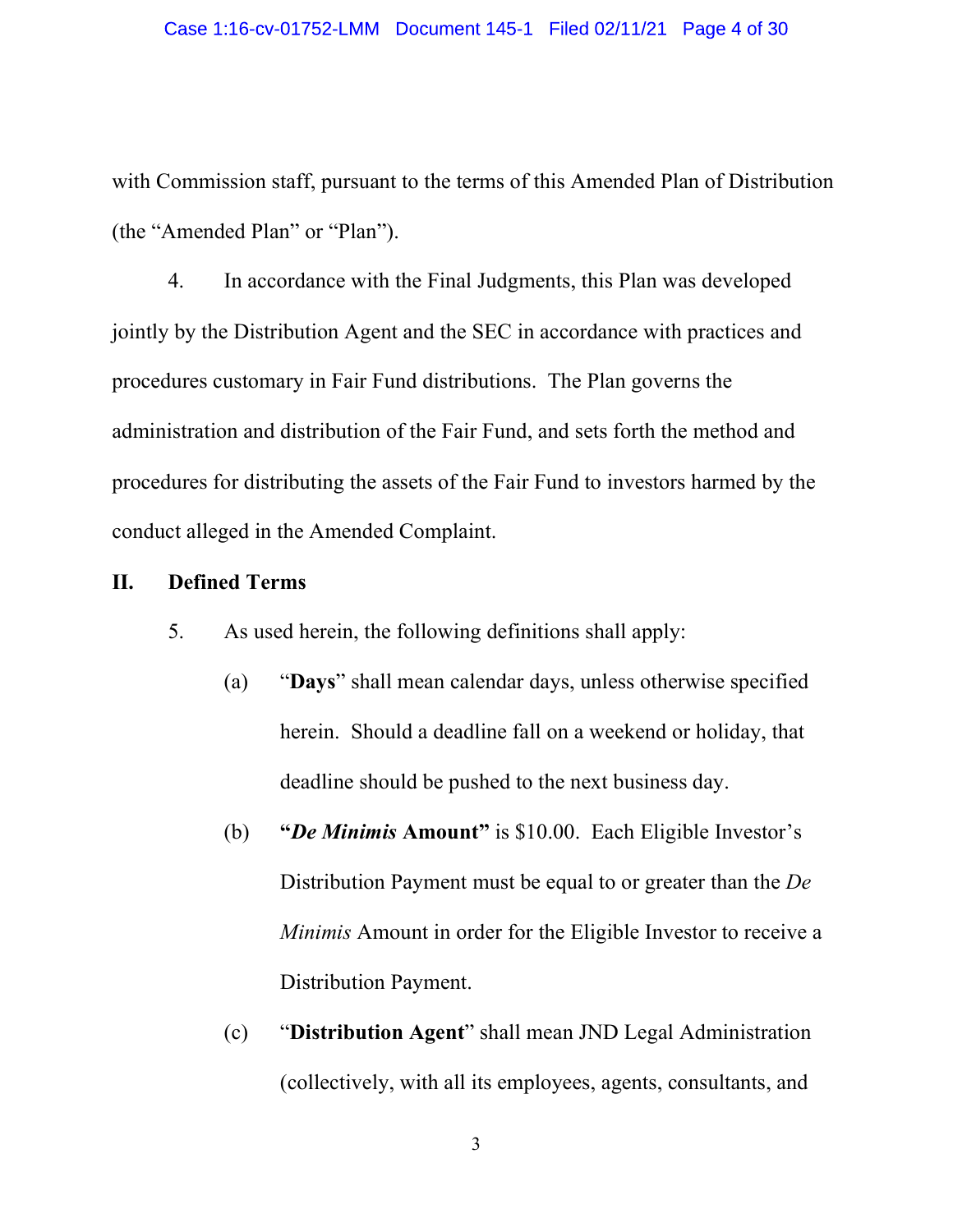independent contractors), which has been appointed by the Court to administer and distribute the Fair Fund in accordance with the terms of the Plan.

- (d) "Distribution Payment" shall mean the funds allocated to an Eligible Investor pursuant to the Plan of Allocation referenced herein.
- (e) "Eligible Investor" shall mean a Potentially Eligible Investor who is not an Excluded Party or an Unresponsive Investor, and whose Recognized Loss as calculated in the Plan of Allocation entitles them to a Distribution Payment.
- (f) "Excluded Party" includes:
	- (i) Defendants, affiliates, or controlled entities who served in such capacity during the Relevant Period, and their assigns, creditors, heirs, and distributees;
	- (ii) Any Person who assigned their right to obtain a recovery in the Commission's action against Defendants; provided, however, that this provision shall not be construed to exclude those Persons who obtained such a right by gift, inheritance, devise or operation of law; and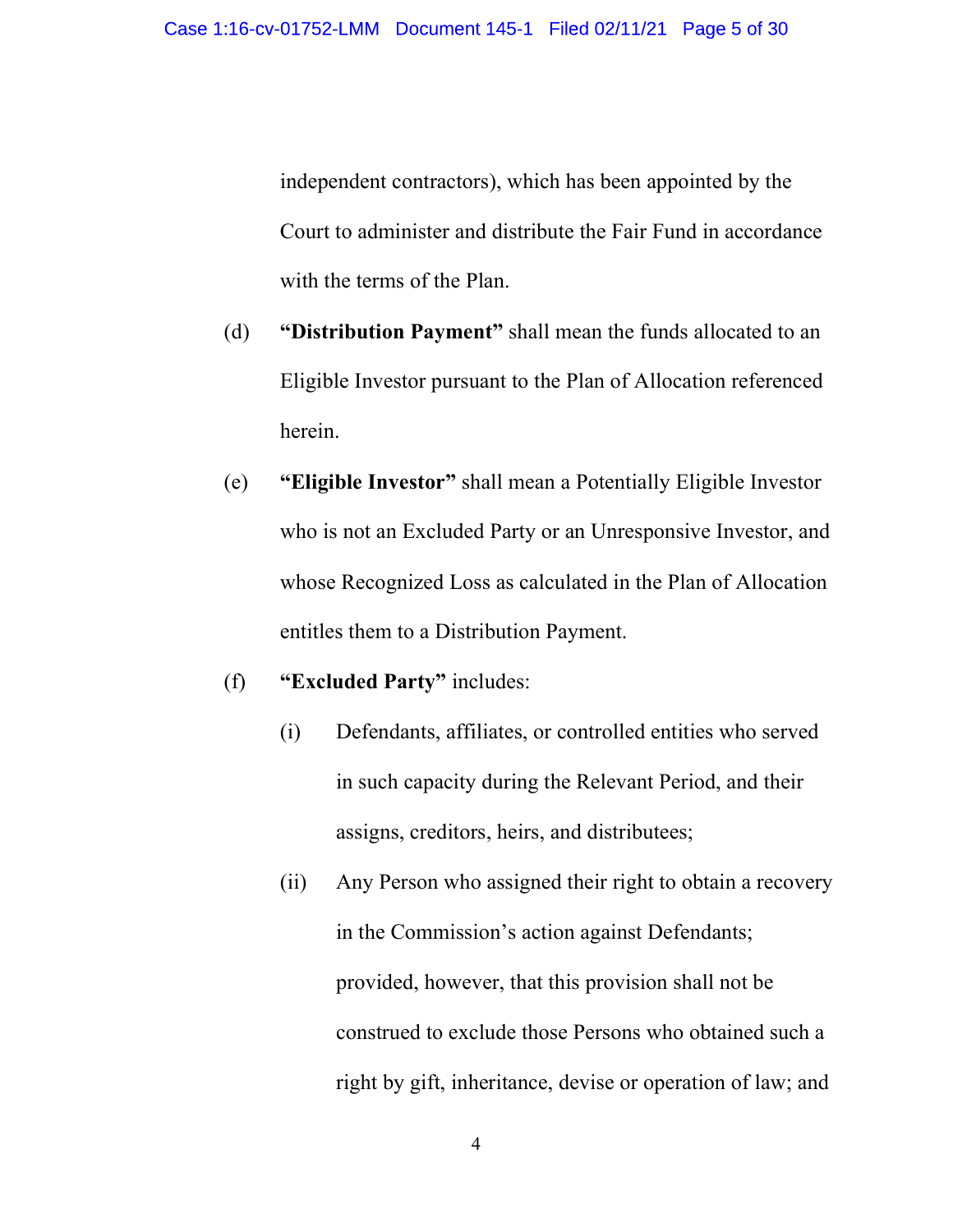- 01752-LMM Document 145-1 Filed 02/11/21 Page 6 of 30<br>(iii) The Distribution Agent, its employees, and those persons<br>assisting the Distribution Agent in its role as the<br>Distribution Agent. assisting the Distribution Agent in its role as the Distribution Agent.
- (g) "Fair Fund" shall mean the funds totaling \$1,660,370.65 paid to the Commission by the Defendants with any additions thereto as may be provided by future Court order or agreement in related cases or otherwise.
- (h) "Incentive Allocation Fees" shall mean the actual fees charged monthly to Eligible Investors' accounts based on Hope's calculation of the HI Fund's performance.
- (i) "Net Available Fair Fund" shall mean the Fair Fund, plus accumulated interest and earnings thereon, less fees and costs of administering the Fair Fund and implementing the Plan, and less any taxes that may be assessed against the Fair Fund.
- (j) "Person" shall mean natural individuals as well as legal entities including, but not limited to, corporations, partnerships, limited liability companies, and governmental entities.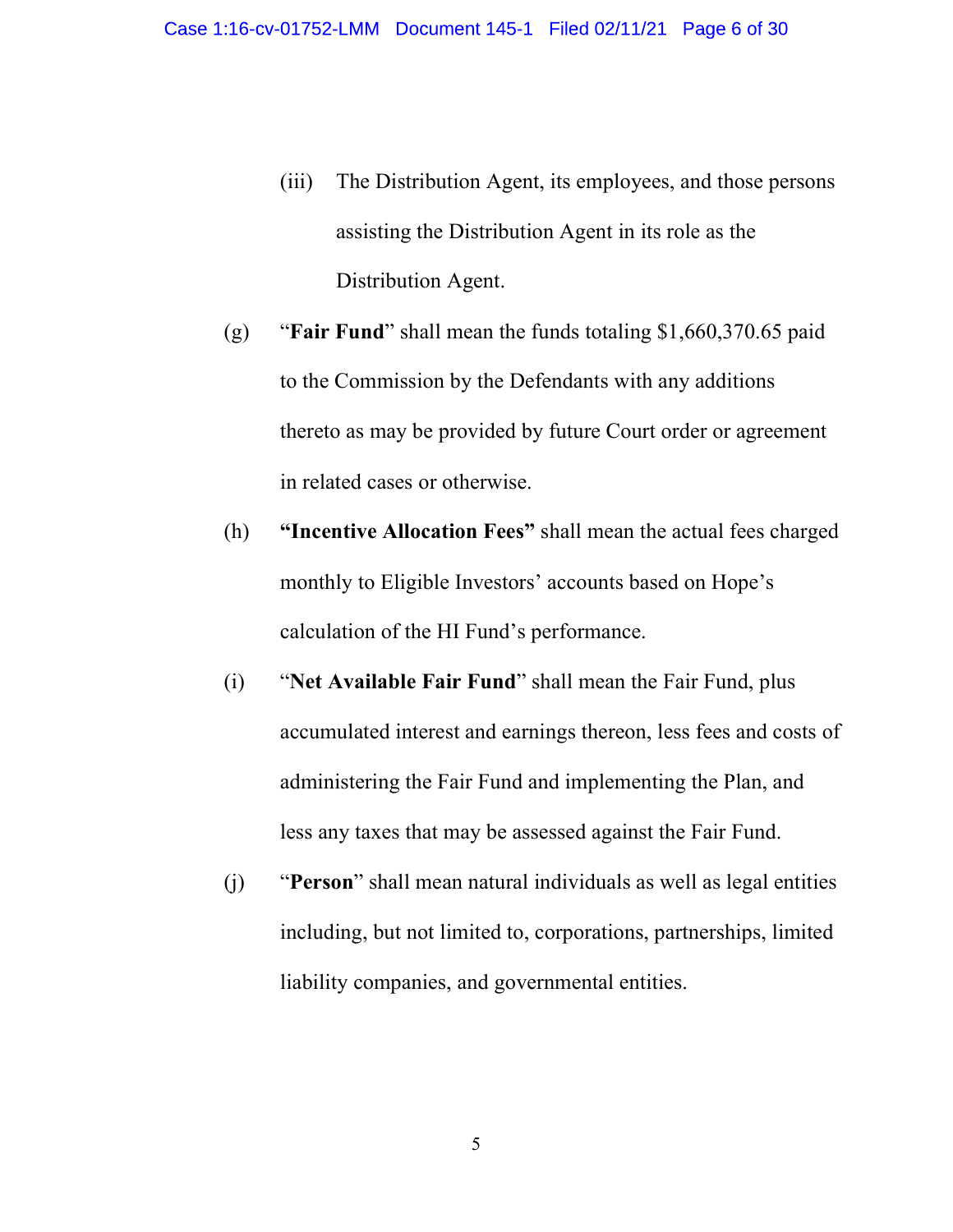- (k) "Plan of Allocation" shall mean the methodology by which a<br>
Potentially Eligible Investor's Recognized Loss and<br>
Distribution payment is calculated. Potentially Eligible Investor's Recognized Loss and Distribution payment is calculated.
- (l) "Potentially Eligible Investors" shall mean those Persons identified by Commission staff during its investigation, who were harmed by the scheme that charged unearned fees during the Relevant Period.
- (m) "Preliminary List" is the list of Potentially Eligible Investors who are not (a) Unresponsive Investors or (b) an Excluded Party. The Distribution Agent will apply the methodology set forth below, to determine whether they qualify as Eligible Investors.
- (n) "Pro Rata Share" shall mean a computation intended to measure Eligible Investors' claims against one another. Should the total Recognized Loss of all Eligible Investors exceed the Net Available Fair Fund, the Distribution Agent will distribute funds to the Eligible Investors based upon a pro rata distribution formula. The Distribution Agent shall determine each Eligible Investor's *Pro Rata* Share by dividing the Eligible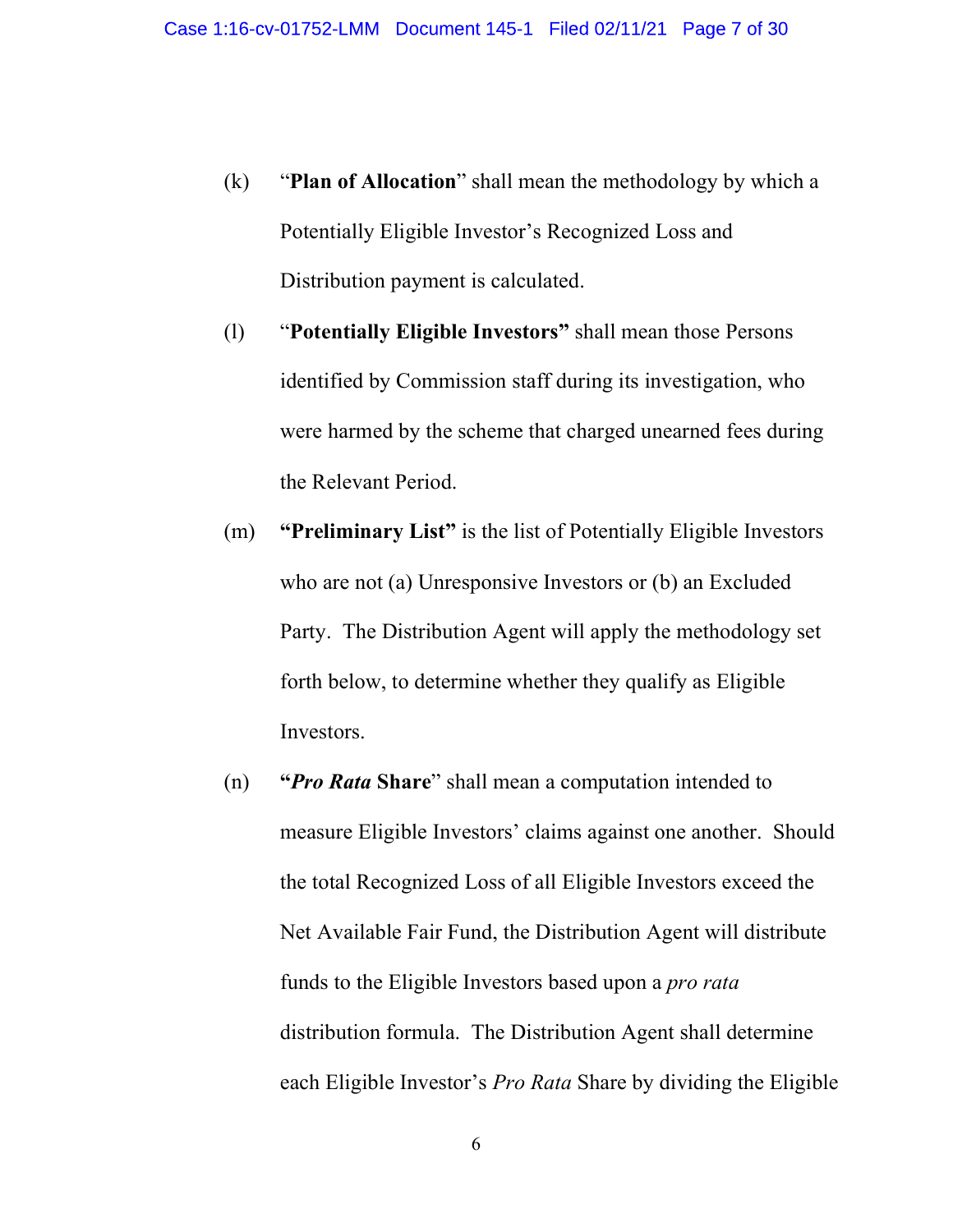O1752-LMM Document 145-1 Filed O2/11/21 Page 8 of 30<br>Investor's Recognized Loss by the Total Recognized Losses of<br>all Eligible Investors.<br>"Recalculated Incentive Allocation Fees" shall mean the fees all Eligible Investors.

- (o) "Recalculated Incentive Allocation Fees" shall mean the fees that should have been charged to investors' accounts, as calculated by Commission staff, if Hope had properly accounted for the profitability of certain trades.
- (p) "Recognized Loss" shall mean the sum across months of excess actual Incentive Allocation Fees paid by the Eligible Investor's account less the Recalculated Incentive Allocation Fees during each month of the Relevant Period as set forth in the Plan of Allocation referenced herein.
- (q) "Relevant Period" shall mean December 1, 2012 through March 31, 2016, inclusive of both dates.
- (r) "Tax Administrator" shall mean Miller Kaplan Arase LLP, the firm appointed by the Court to serve as the tax administrator of the Fair Fund.
- (s) "Total Recognized Loss" shall mean the sum of the Recognized Losses across all Eligible Investors.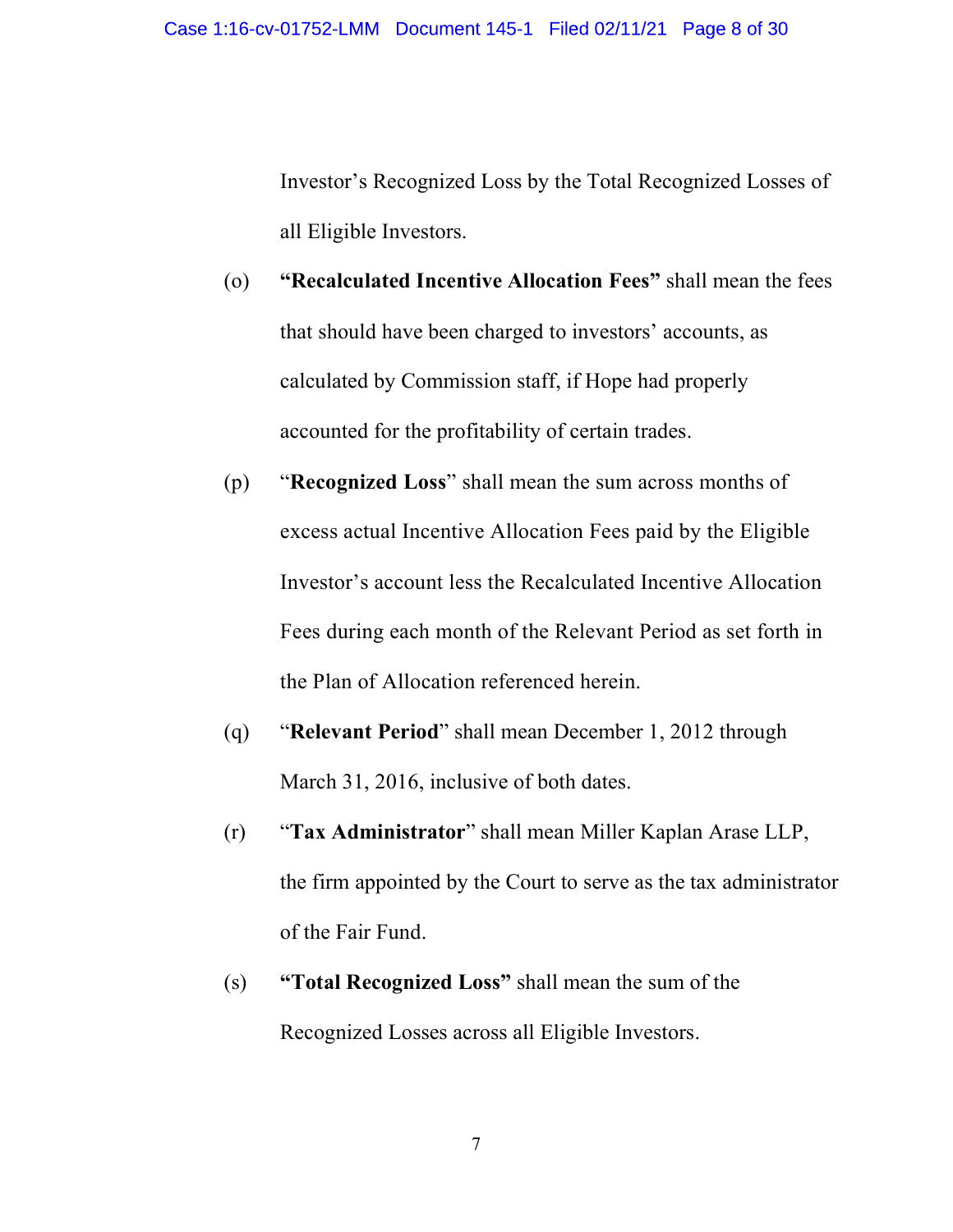(t) "Unresponsive Investor" is a Potentially Eligible Investor whose address the Distribution Agent has not been able to verify and/or who does not timely respond to the Distribution Agent's attempts to obtain information, including any information sought in the Distribution Plan Notice

## III. Responsibilities of the Tax Administrator

6. The Fair Fund is a "Qualified Settlement Fund" within the meaning of the regulations issued under Section  $468B(g)$  of the Internal Revenue Code of 1986, as amended. The Tax Administrator is the administrator of such Qualified Settlement Fund, for purposes of Treas. Reg.  $\S$  1.468B-2(k)(3)(I) and shall satisfy the tax-related administrative requirements imposed by Treas. Reg. § 1.468B-1 - § 1.468B-5, including, but not limited to:

- (a) Obtaining a taxpayer identification number;
- (b) Timely requests for funds necessary for the timely paying of all applicable taxes, the timely payment of taxes for which the Tax Administrator has received funds, and the filing of applicable tax returns; and,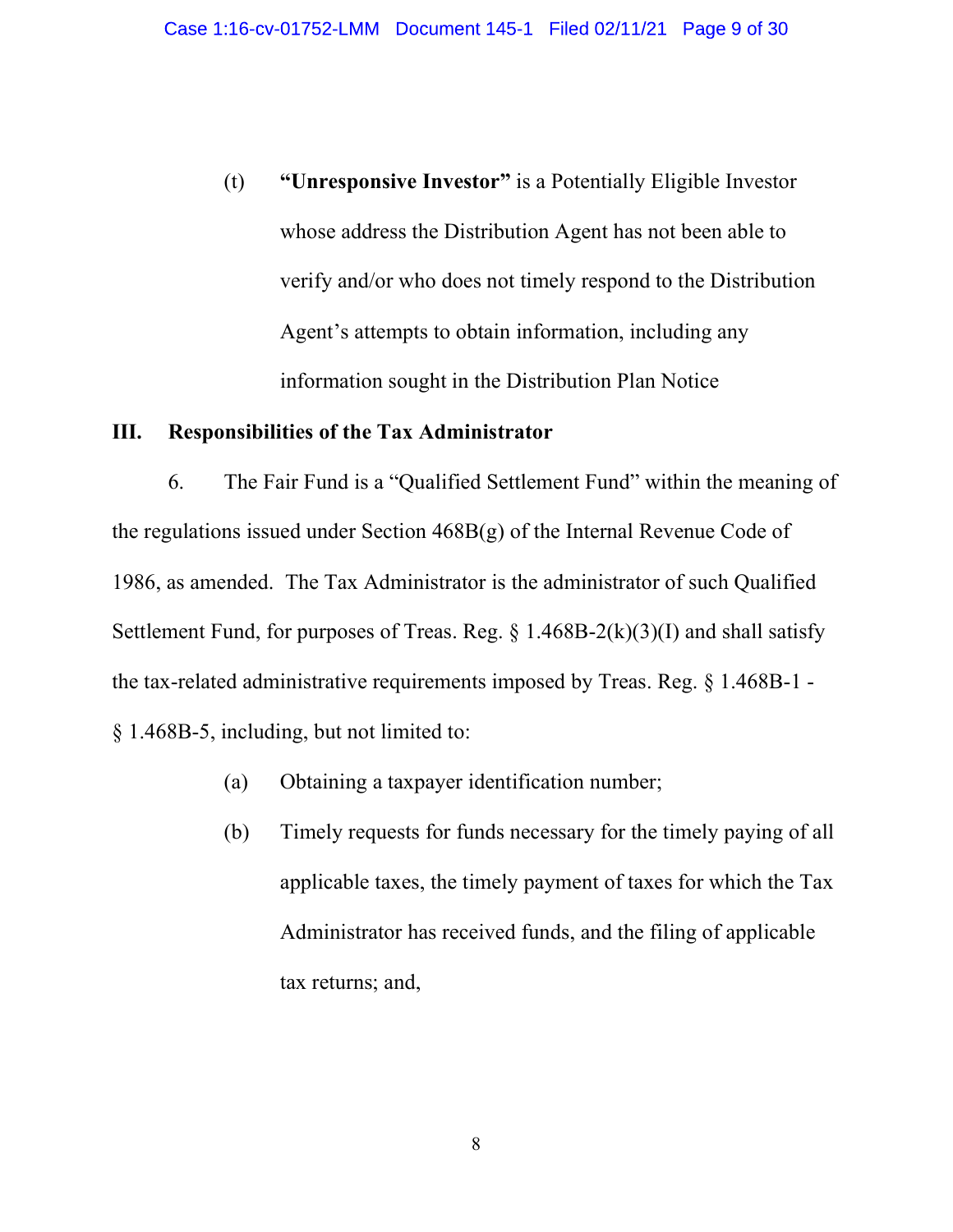16-cv-01752-LMM Document 145-1 Filed 02/11/21 Page 10 of 30<br>
(c) Fulfilling any information reporting or withholding<br>
requirements required for distributions from the Net Available<br>
Fair Fund. requirements required for distributions from the Net Available Fair Fund.

7. The Distribution Agent shall cooperate with the Tax Administrator in providing any information necessary to ensure income tax compliance.

# IV. Identification and Notice to Potentially Eligible Investors

8. The Distribution Agent shall oversee the administration of the notices, procedures, and the distribution of the Fair Fund as provided in this Plan. Based on information obtained by the Commission staff during its investigation, and review and analysis of the applicable records, the Commission staff has identified one hundred seventy-seven (177) Potentially Eligible Investors. As a result, the Fair Fund is not being distributed according to a claims-made process, so procedures for making and approving claims are not applicable.

9. Within fifteen (15) days following the entry by the Court of its order approving this Plan, the Distribution Agent shall:

> (a) Create a mailing and distribution database, consisting of the existing information of the Potentially Eligible Investors;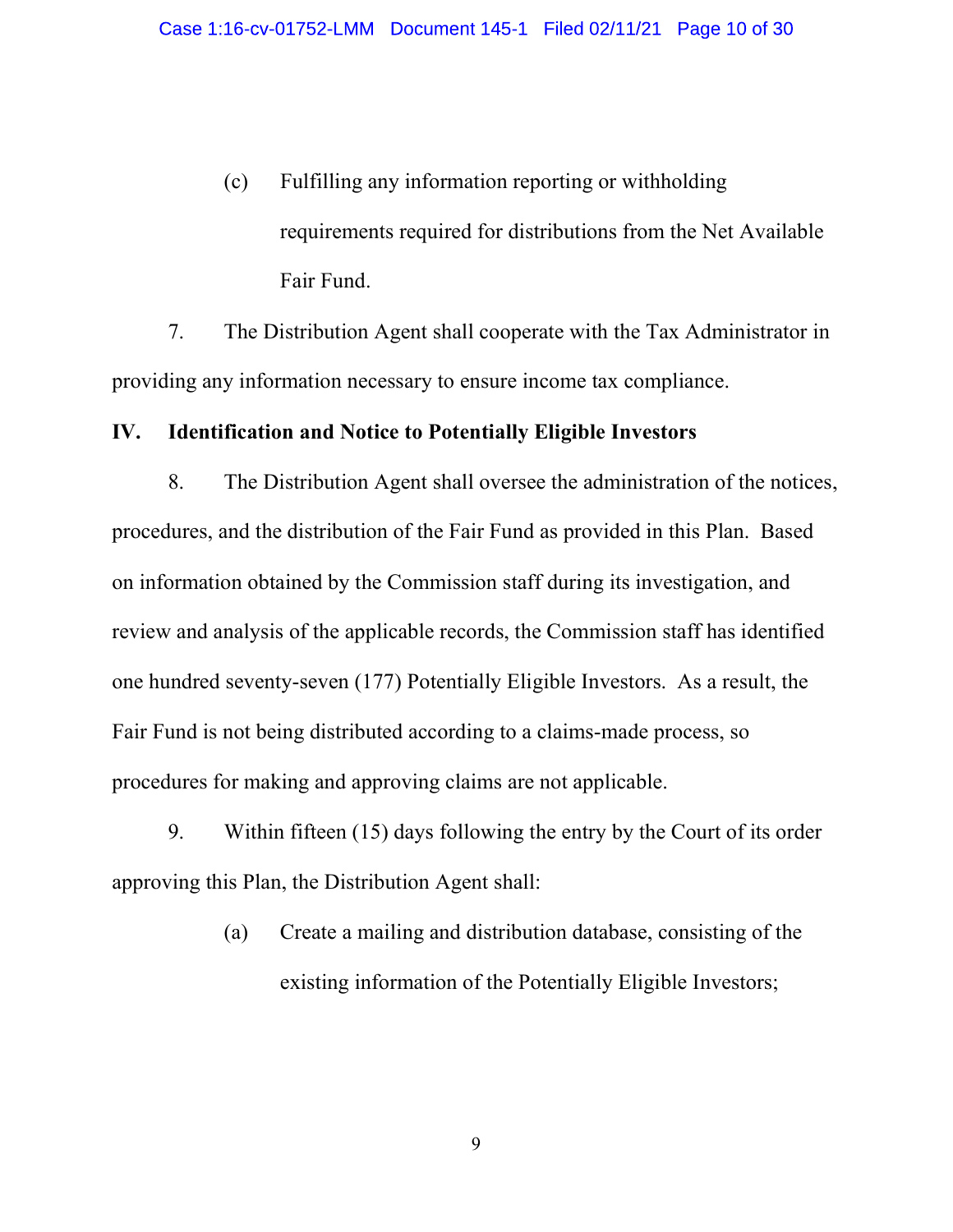- 16-cv-01752-LMM Document 145-1 Filed 02/11/21 Page 11 of 30<br>(b) Run a National Change of Address search to retrieve updated<br>addresses for all records in the database, thereby ensuring<br>updated mailing information for Potent addresses for all records in the database, thereby ensuring updated mailing information for Potentially Eligible Investors;
- (c) Establish a link on the Distribution Agent's website, www.JNDLA.com, dedicated to the Fair Fund. The Fair Fund's website will make available a copy of the approved Plan, include the Distribution Plan Notice, Certification Form, and related materials in downloadable form, and such other relevant information that the Distribution Agent believes will be beneficial to investors;
- (d) Provide a copy of the approved Plan to the Commission and request that the Commission post it on the Information for Harmed Investors page of www.sec.gov and establish a link to the Fair Fund's website;
- (e) Establish and maintain a traditional mailing address and an email address, which will be listed on all correspondence from the Distribution Agent; and,
- (f) Establish a toll-free telephone number by which Potentially Eligible Investors can obtain information about the Fair Fund.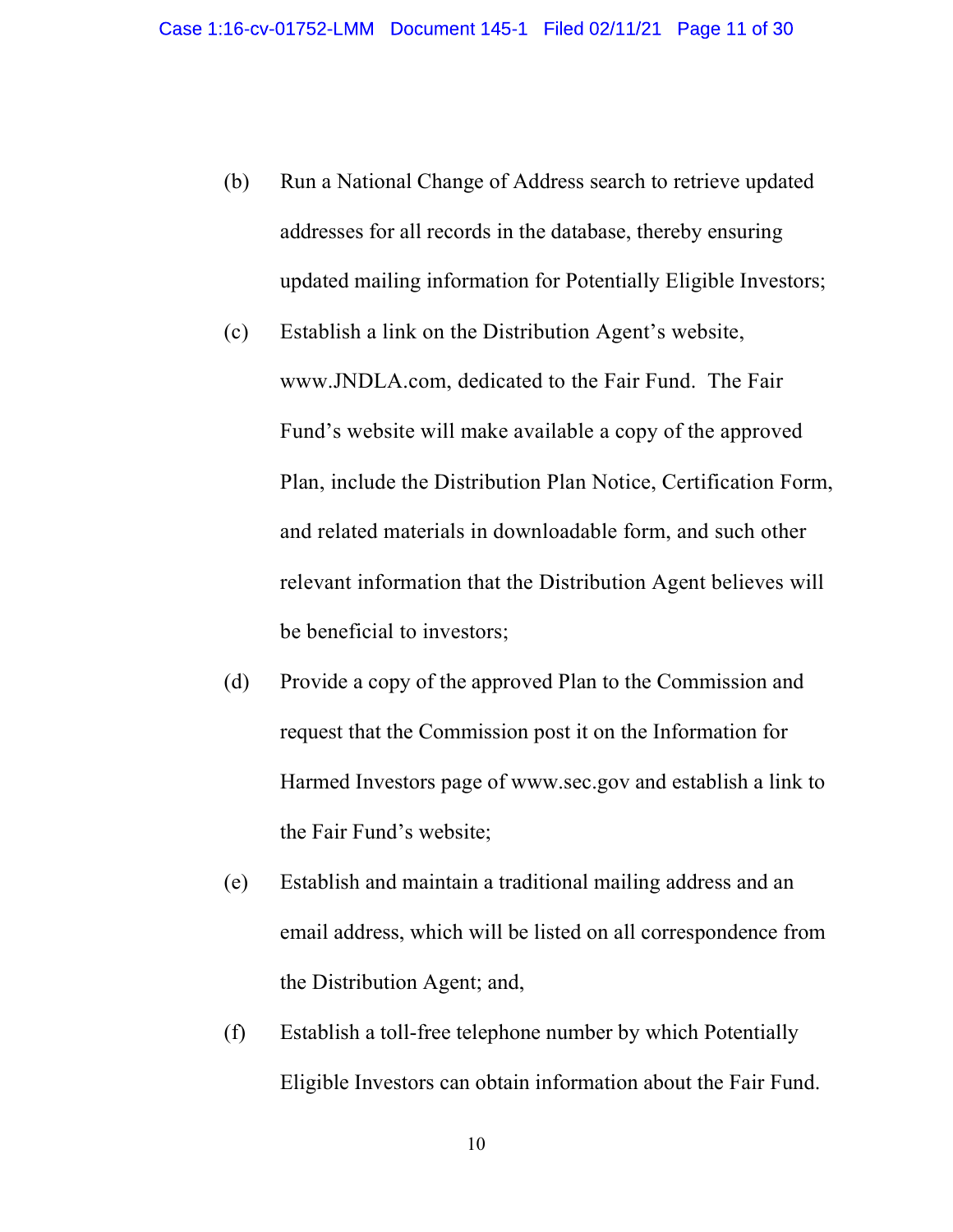20. The Distribution Agent will send to each Potentially Eligible<br>
10. The Distribution Agent will send to each Potentially Eligible<br>
10. The Distribution Agent will send to each Potentially Eligible<br>
10. The Distribution Investor's last known address a notice (the "Distribution Plan Notice") within forty-five (45) days following the entry by this Court of an Order approving the Plan. The Distribution Plan Notice will notify the Potentially Eligible Investor of the Court's approval of the Plan, including as appropriate:

- (a) A statement characterizing the distribution;
- (b) Explain how to obtain a copy of the approved Plan by request or from the Fair Fund's website;
- (c) The name and contact information for the Distribution Agent in order to provide any requested information or to contact with questions regarding the distribution.
- (d) The Eligible Investor's calculated Recognized Loss;
- (e) An explanation of how a pro rata amount is calculated;
- (f) The form for the Eligible Investor to confirm their Recognized Loss ("Certification Form"), along with the deadline for the return of the Certification Form; and
- (g) Objection procedures, consisting of instructions for submitting to the Distribution Agent a written objection to their calculated Recognized Loss.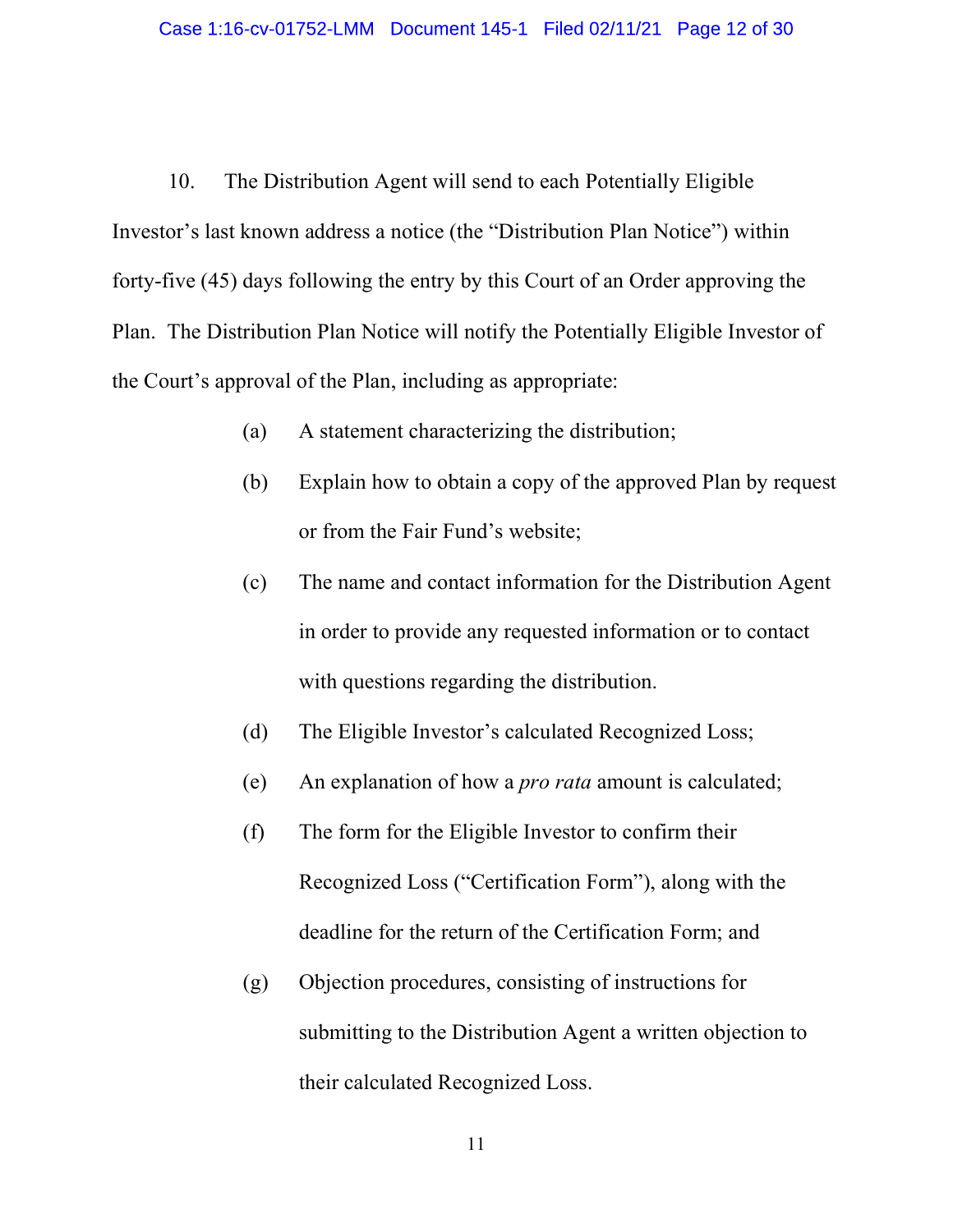2. Case 1:16-cv-01752-LMM Document 145-1 Filed 02/11/21 Page 13 of 30<br>
11. The Distribution Agent will coordinate with the Tax Administrator to<br>
11. The Distribution Agent will coordinate with the Tax Administrator to<br>
12. request information from each Eligible Investor in the Distribution Plan Notice that is needed to accomplish the distribution in accordance with applicable tax requirements relating to the Fair Fund.

12. Eligible Investors must timely provide to the Distribution Agent the Certification Form included with the Distribution Plan Notice in order to be considered for classification, or to retain their existing status, as an Eligible Investor.

13. All submissions must be verified on the basis of a signed and completed Certification Form executed by the Potentially Eligible Investor or its representative under the penalty of perjury under the laws of the United States.

## V. Identification of Unresponsive Investors

14. If a Potentially Eligible Investor fails to provide the Distribution Agent a properly completed Certification Form postmarked within thirty (30) days of the postmarked date of the Distribution Plan Notice, the Distribution Agent shall make two (2) attempts to contact the Potentially Eligible Investor telephonically or by electronic mail. If a last known telephone number or electronic mail address is not located, the Distribution Agent will attempt to make contact by first class mail. If a Potentially Eligible Investor fails to respond to the Distribution Agent's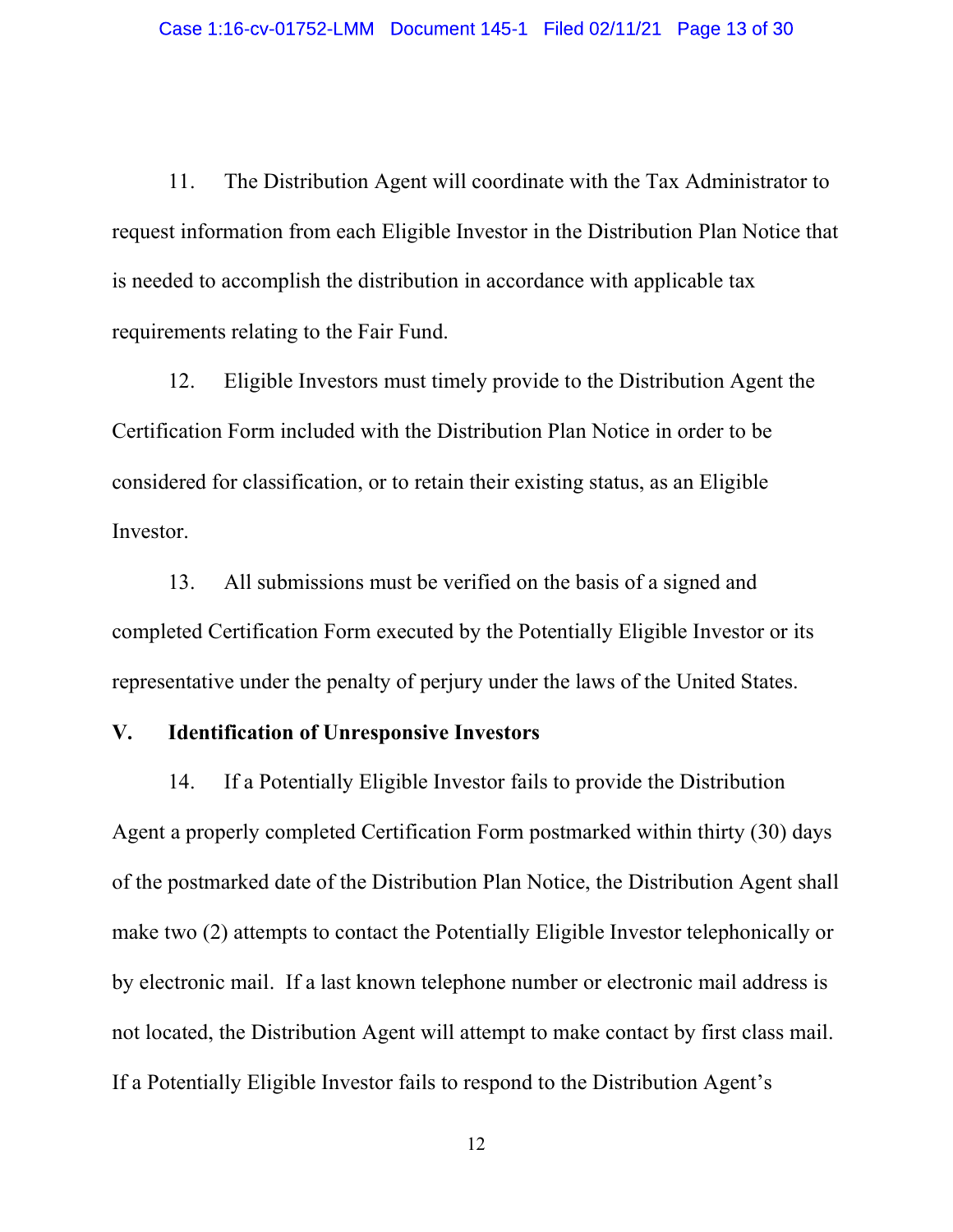Case 1:16-cv-01752-LMM Document 145-1 Filed 02/11/21 Page 14 of 30<br>
contact attempts as described in this paragraph within fourteen (14) days of the last<br>
contact attempt that Potentially Eligible Investor will be deemed a contact attempt that Potentially Eligible Investor will be deemed an Unresponsive Investor, will be excluded from the Preliminary List, and will not be eligible for a distribution under the Plan.

15. The Distribution Agent shall attempt to locate any Potentially Eligible Investor whose Distribution Plan Notice has been returned by the USPS as undeliverable. The Distribution Agent shall mail again any returned undelivered mail for which the USPS has provided a forwarding address using the same response deadline from the initial Distribution Plan Notice mailed.

16. Additionally, the Distribution Agent may engage a third-party search firm to conduct more rigorous searches for addresses of missing Potentially Eligible Investors. Additional efforts to identify new addresses for returned undelivered mail will be conducted as necessary and economically reasonable, after consultation with the Commission staff. If the Distribution Plan Notice is returned again, and the Distribution Agent, despite best practicable efforts, is unable to find a Potentially Eligible Investor's correct address, the Distribution Agent, in its discretion, may remove such Eligible Investor from the distribution and the allocated Distribution Payment will remain in the Fair Fund for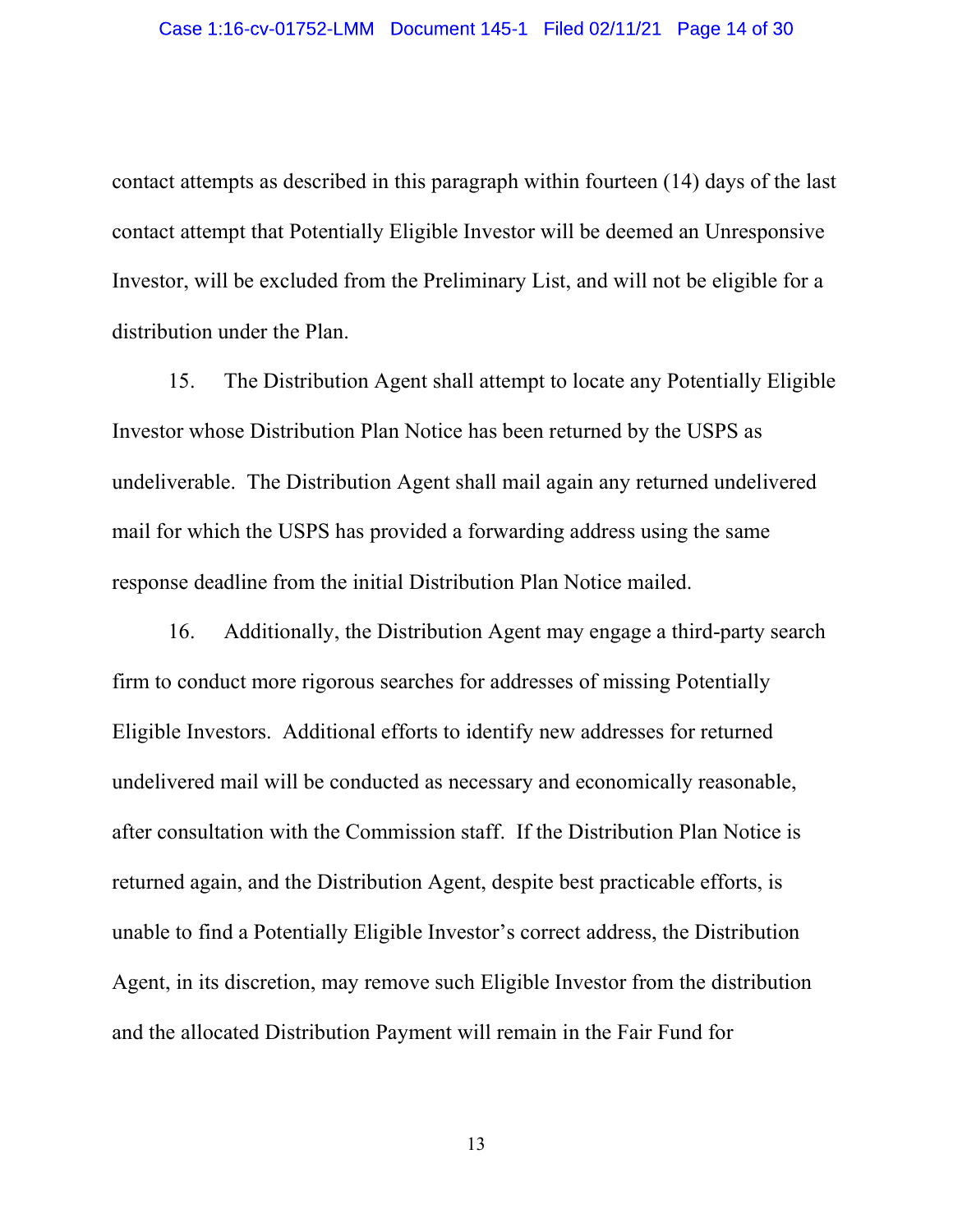distribution, if practicable, to the remaining Eligible Investors in accordance with the Plan of Allocation below.

17. Any Eligible Investor who relocates or otherwise changes contact information after receipt of the Notice Packet must promptly communicate any change in address or contact information to the Distribution Agent.

## VI. Objections to Classification and Recognized Loss Calculations

18. Any and all objection(s) to information specific to the Potentially Eligible Investor provided in the Distribution Plan Notice, and in particular, to the information that follows, must be set forth with specificity, in writing, pursuant to the instructions provided in the Distribution Plan Notice:

- (a) The Distribution Agent's classification of a Potentially Eligible Investor as an Excluded Party, thereby excluding the Potentially Eligible Investor from the Preliminary List; and/or
- (b) The Distribution Agent's calculation of the Potentially Eligible Investor's Recognized Loss, which will be the basis for the calculation of Distribution Payments for Potentially Eligible Investors so not excluded.

The objection must demonstrate, under penalty of perjury, the grounds for the objection and be accompanied by documentation sufficient to prove the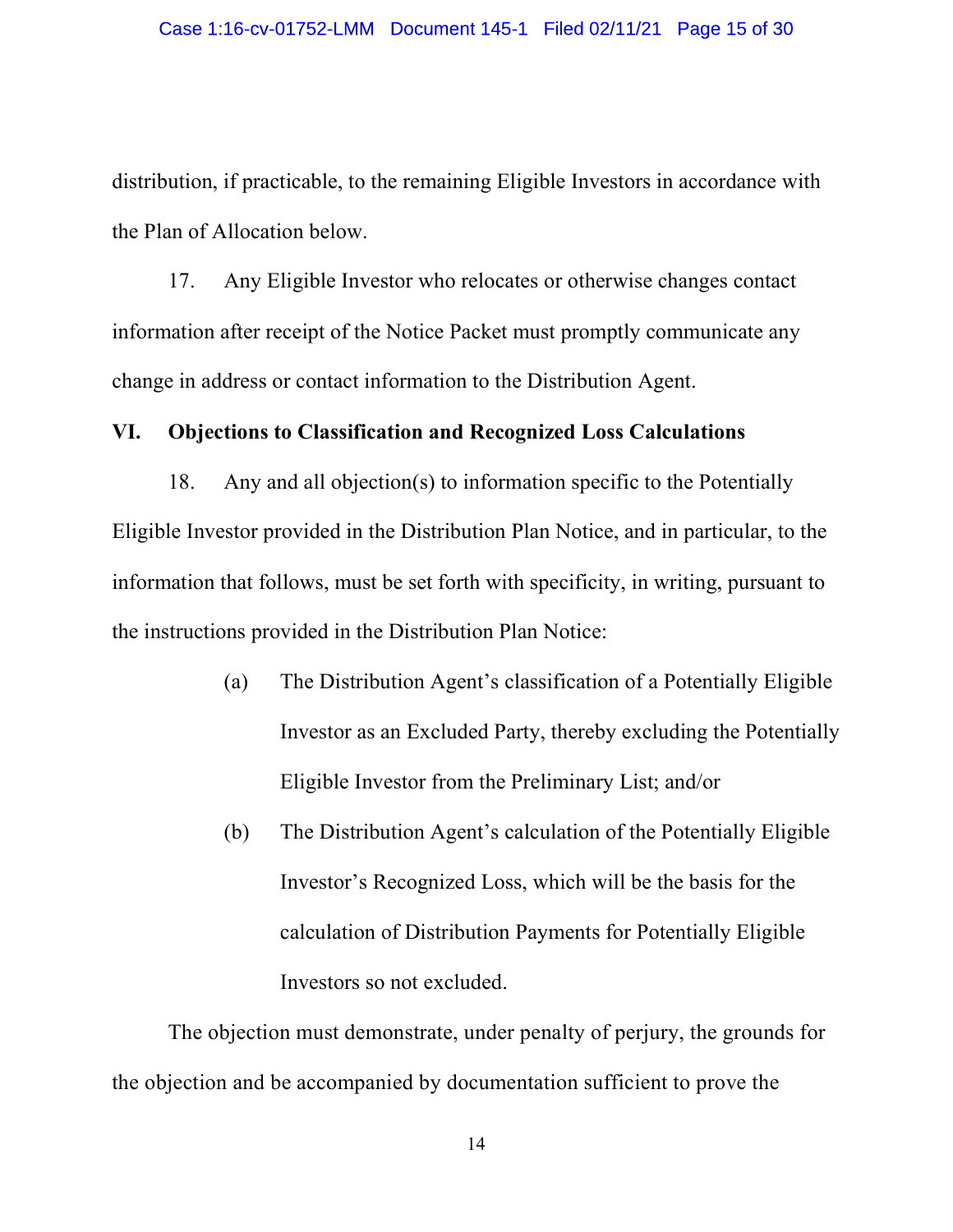claimed inaccuracy or omission. All objections must be postmarked within thirty (30) days of the postmarked date of the Distribution Plan Notice, and must include current contact information, including a telephone number and, if applicable, an electronic email address, for the objecting Potentially Eligible Investor. Any objections not timely submitted in accordance with the instructions in the Distribution Plan Notice will be deemed waived.

19. The Distribution Agent will review all objections and supporting documentation and will notify the Potentially Eligible Investor in writing of the resolution of the objection within fourteen (14) days of the postmarked date of the objection. All determinations made by the Distribution Agent in accordance with this Plan shall be final and not subject to appeal.

### VII. Plan of Allocation

20. The Distribution Agent will determine the amount to be distributed to each Eligible Investor from the Net Available Fair Fund in the following manner:

> (a) Determination of Investor Eligibility: Each Potentially Eligible Investor involved in a scheme trade carried out by Hope during the Relevant Period and who is not an Excluded Party or an Unresponsive Investor is an Eligible Investor.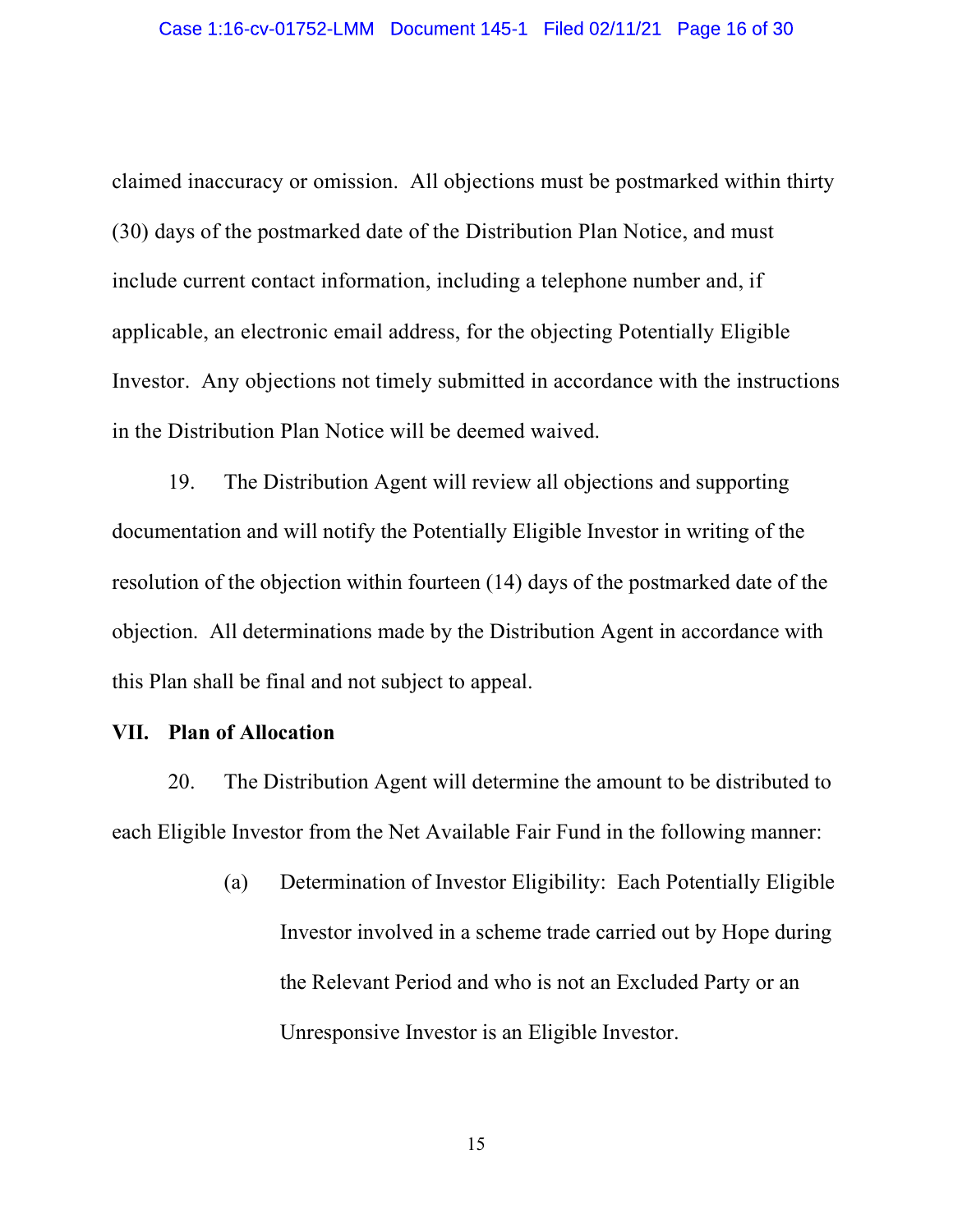- 16-cv-01752-LMM Document 145-1 Filed 02/11/21 Page 17 of 30<br>(b) Determination of Recognized Loss: For each Eligible Investor,<br>the Recognized Loss is calculated as the Incentive Allocation<br>Fees paid by the account in a give the Recognized Loss is calculated as the Incentive Allocation Fees paid by the account in a given month less the Recalculated Incentive Allocation Fees the account should have paid in a given month, summed across all months of the Relevant Period. The Distribution Agent will sum the Recognized Losses across all Eligible Investors to determine the Total Recognized Losses of all Eligible Investors.
- (c) Determination of an Eligible Investor's Distribution Payment: Since the Total Recognized Loss exceeds the Net Available Fair Fund, the Net Available Fair Fund will be allocated to Eligible Investors on a *pro rata* basis. The Distribution Agent will divide each Eligible Investor's Recognized Loss by the Total Recognized Loss to determine the Eligible Investor's Pro Rata Share. The Distribution Agent will then multiply the Net Available Fair Fund by each Eligible Investor's Pro Rata Share to determine each Eligible Investor's Distribution Payment.
- (d) De Minimis: No Distribution Payment will be made to an otherwise Eligible Investor unless the amount to be paid equals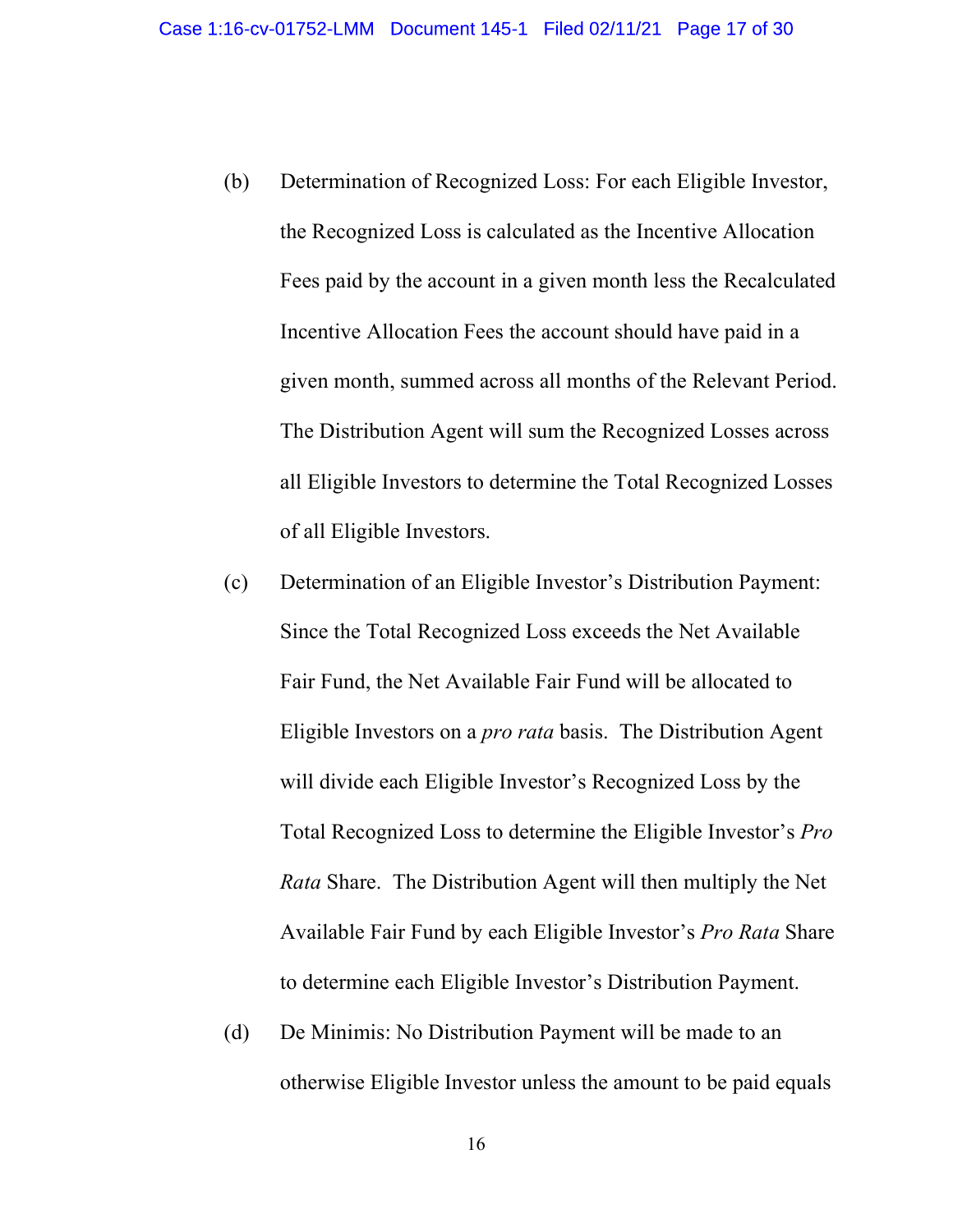or exceeds \$10.00. Distribution Payments below the De Minimis will remain in the Fair Fund and will be allocated to other Eligible Investors whose Distribution Payments exceed the De Minimis on a pro rata basis, according to steps (a) through (c) above.

#### VIII. Payment to Eligible Investors

21. Within sixty (60) days following the Distribution Agent's receipt of the Certification Forms, the Distribution Agent shall prepare a final Payee List that includes the names of Eligible Investors, the Recognized Loss of each Eligible Investor, and the Distribution Payment amount. The Payee List shall be accompanied by a "reasonable assurances letter" from the Distribution Agent, representing that the Payee List: (a) was compiled in accordance with the Plan; (b) is accurate as to Eligible Investors' names, addresses, and their Recognized Losses; and (c) provides all information necessary to make to each Eligible Investor a Distribution Payment.

22. The Distribution Agent shall provide the final Payee List to the Commission staff, and upon review, the Commission staff shall petition the Court to transfer the Net Available Fair Fund identified in the Payee List for distribution from the Commission to the Distribution Agent for distribution pursuant to the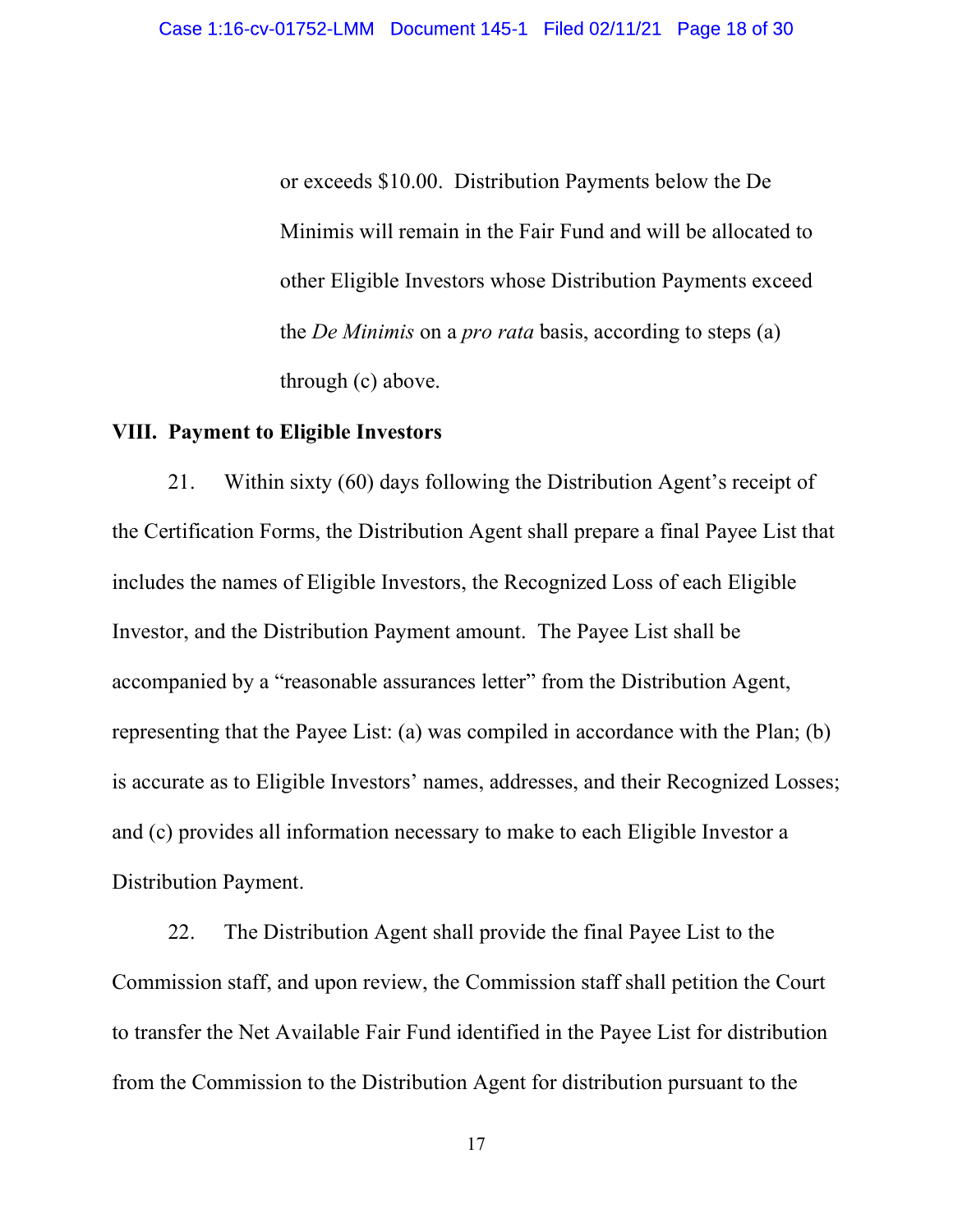Distribution Plan. The final Payee List shall, upon request, be made available to the Court under seal.

23. Upon receipt of the Payee List and reasonable assurances letter, the Commission staff will seek an order from the Court to disburse the funds identified in the Payee List in accordance with the provisions of the Plan. Following the Court's approval of the Commission's petition for the authority to transfer the Net Available Fair Fund from the Commission to the Escrow Account, as detailed below. The Distribution Agent shall commence the disbursing the Distribution Payment to all Eligible Investors as promptly as possible following the transfer of the funds.

24. Prior to the disbursement of the Net Available Fair Fund, the Distribution Agent will establish account(s) described in the following paragraph at a United States commercial bank (the "Bank"), not unacceptable to the Commission staff. The Distribution Agent shall establish an escrow account ("Escrow Account") pursuant to an escrow agreement (the "Escrow Agreement") to be provided by Commission staff, in the name of and bearing the Employer Identification Number of the QSF. The Distribution Agent shall also establish with the Bank a separate deposit account (the "Deposit Account") (e.g., controlled distribution account, managed distribution account, linked checking and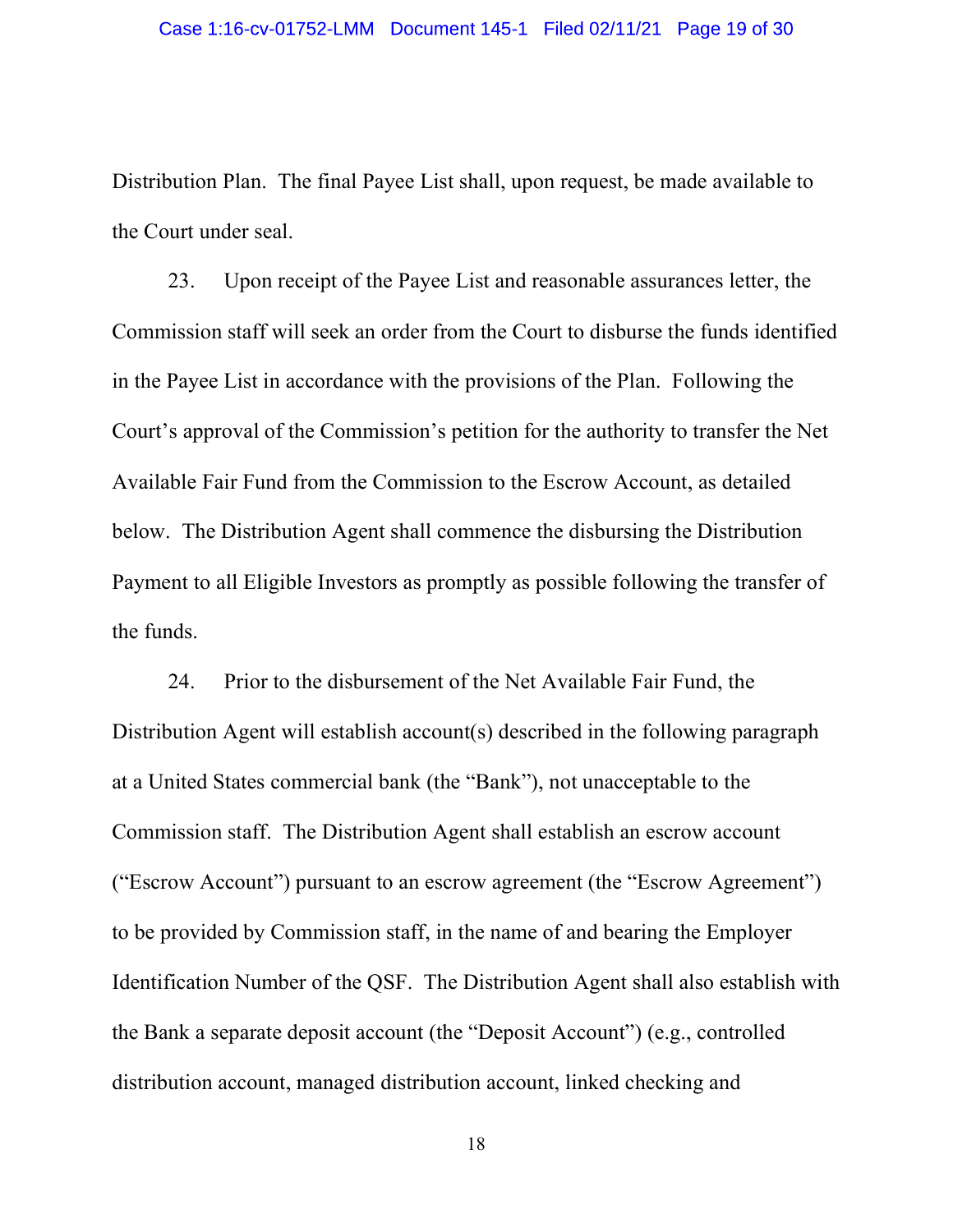investment account) for the purpose of funding Distribution Payments to be distributed to Eligible Investors pursuant to the Plan. The name of each account shall be in the following form: "Hope Advisors Fair Fund (EIN XX-XXXXXX), as custodian for the benefit of investors allocated a distribution pursuant to the Plan in SEC v. Hope Advisors, LLC, et al., Case No. 1:16-CV-01752-LMM.

25. During the term of the Escrow Agreement, if invested, the Escrow Account shall be invested and reinvested in short-term United States Treasury securities backed by the full faith and credit of the United States Government or an agency thereof, of a type and term necessary to meet the cash liquidity requirements for payments to Eligible Investors, tax obligations and/or fees and expenses of the Tax Administrator and Distribution Agent, including investment or reinvestment in a bank account insured by the Federal Deposit Insurance Corporation ("FDIC") up to the guaranteed FDIC limit, or in mutual funds registered under the Investment Company Act of 1940 that directly invest in short term United States Treasury securities and obligations, all backed by the full faith and credit of the United States Government.

26. The Distribution Agent shall provide duplicate original bank and/or investment statements on any accounts established by the Distribution Agent to the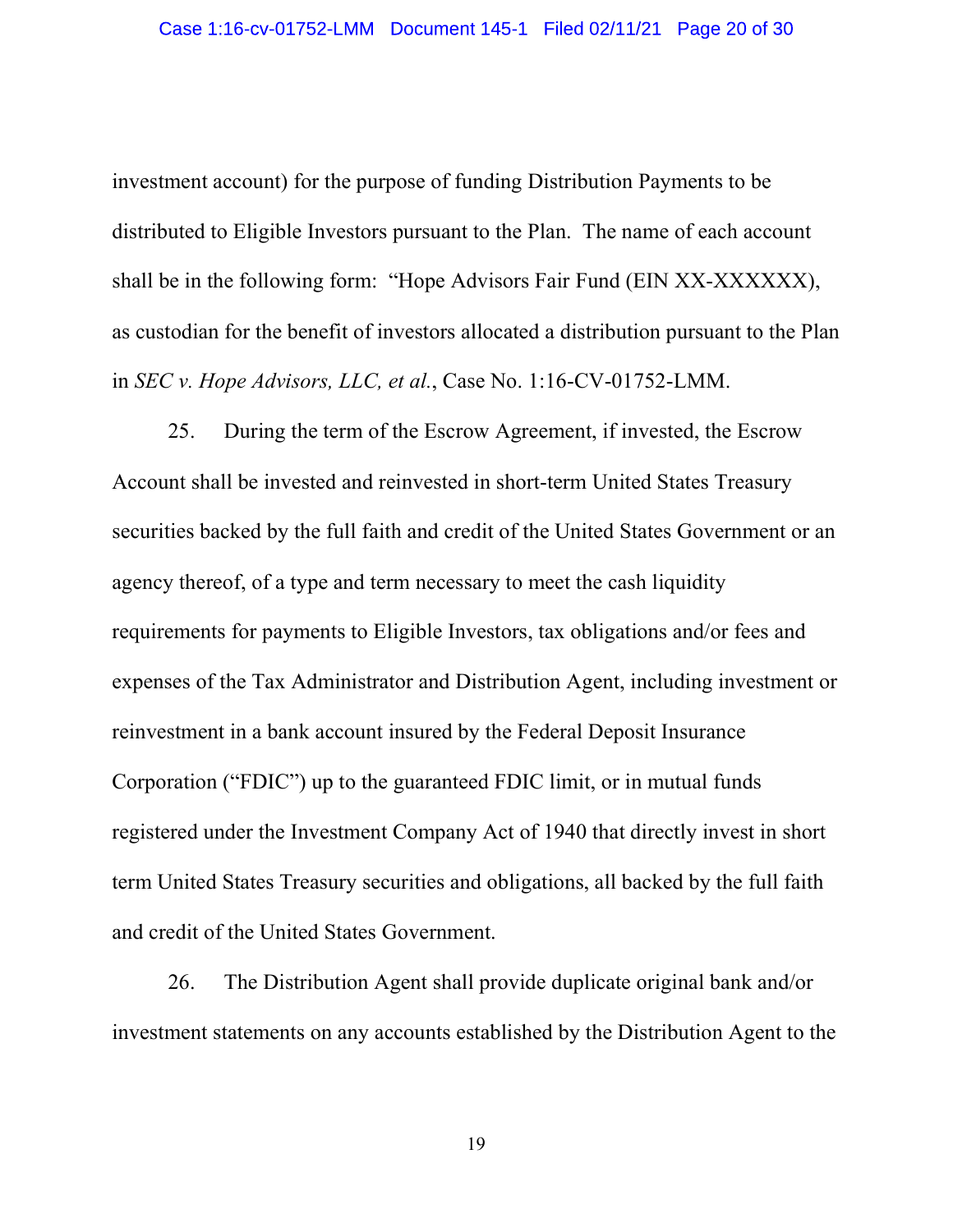Tax Administrator on a monthly basis and shall assist the Tax Administrator in obtaining mid-cycle statements, as necessary.

27. In consultation with the Commission staff, the Distribution Agent shall work with the Bank on an ongoing basis to determine an allocation of funds between the Escrow and Deposit Accounts that will preserve earnings, if possible, without compromising safety and soundness by providing maximum protection for the Fair Fund.

28. All interest earned will accrue for the benefit of the Fair Fund and all costs associated with the Escrow and Deposit Accounts will be paid from the Fair Fund.

29. All funds shall remain in the Escrow Account, separate from bank assets, pursuant to the Escrow Agreement until needed to satisfy a presented check.

30. All Fair Fund checks presented for payment will be subject to "positive pay" controls before being honored by the Bank, at which time funds will be transferred from the Escrow Account to the Deposit Account to pay the approved checks.

31. All such checks issued to Eligible Investors by the Distribution Agent shall bear a stale date of ninety (90) days. Accordingly, checks that are not negotiated within this period shall be voided and the issuing financial institution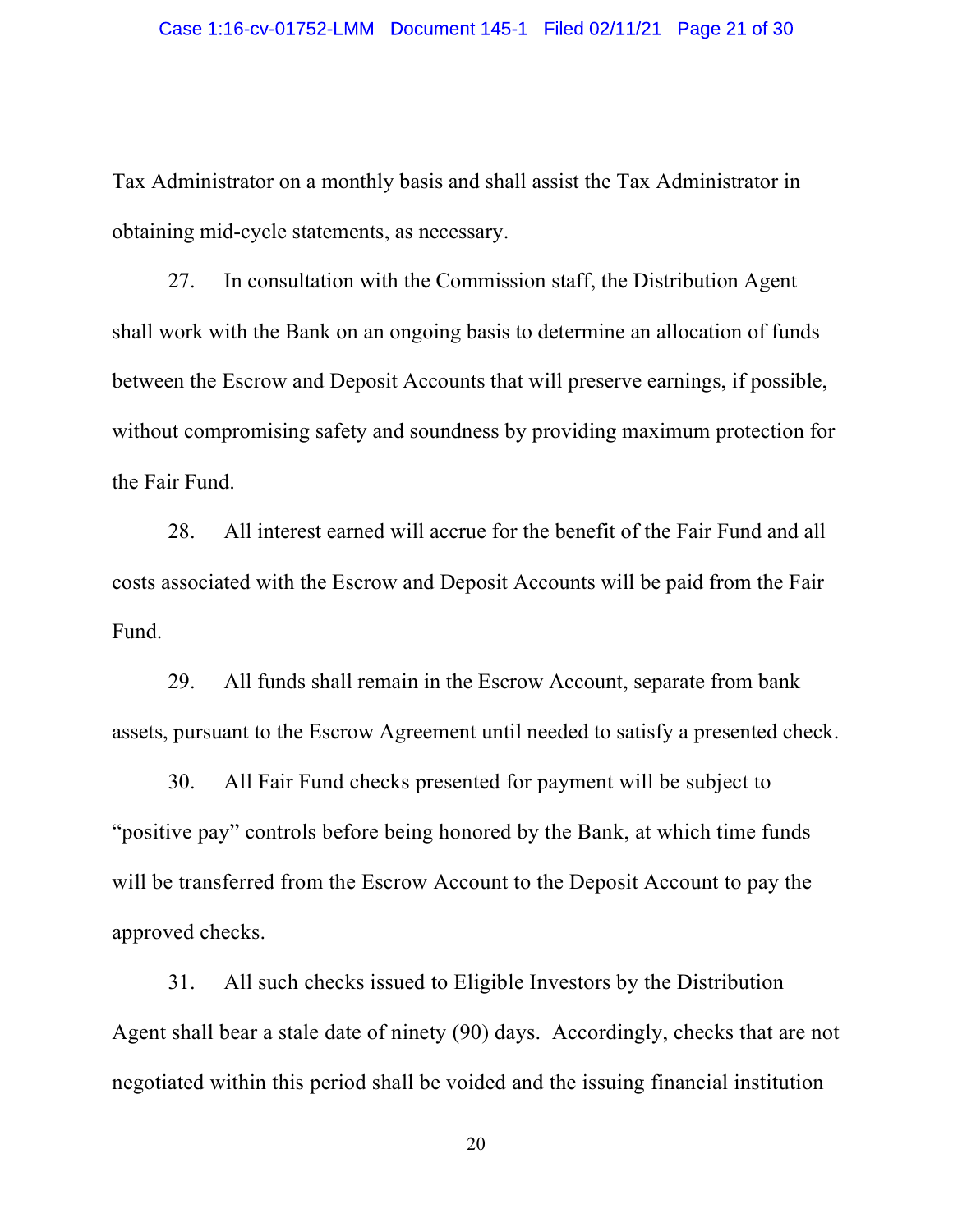shall be instructed to stop payment on those checks. Where an Eligible Investor's check has not been negotiated within the ninety (90) day period and has been voided by the Distribution Agent, that Eligible Investor's right to a Distribution Payment shall be extinguished upon the occurrence of the stale date. All such funds will remain in the Fair Fund.

32. The Distribution Agent shall use all reasonable commercially available resources to locate all Eligible Investors whose checks are returned to the Distribution Agent as undeliverable by the USPS. However, the Eligible Investor has the burden of providing the Distribution Agent with any changes to his or her mailing address.

33. All Distribution Payments shall be preceded or accompanied by a communication that includes, as appropriate:

- (a) A statement characterizing the distribution;
- (b) A statement that the tax treatment of the distribution is the responsibility of each recipient and that the recipient should consult his or her tax advisor for advice regarding the tax treatment of the distribution;
- (c) A statement that checks will be void after ninety (90) days after the date of issuance; and,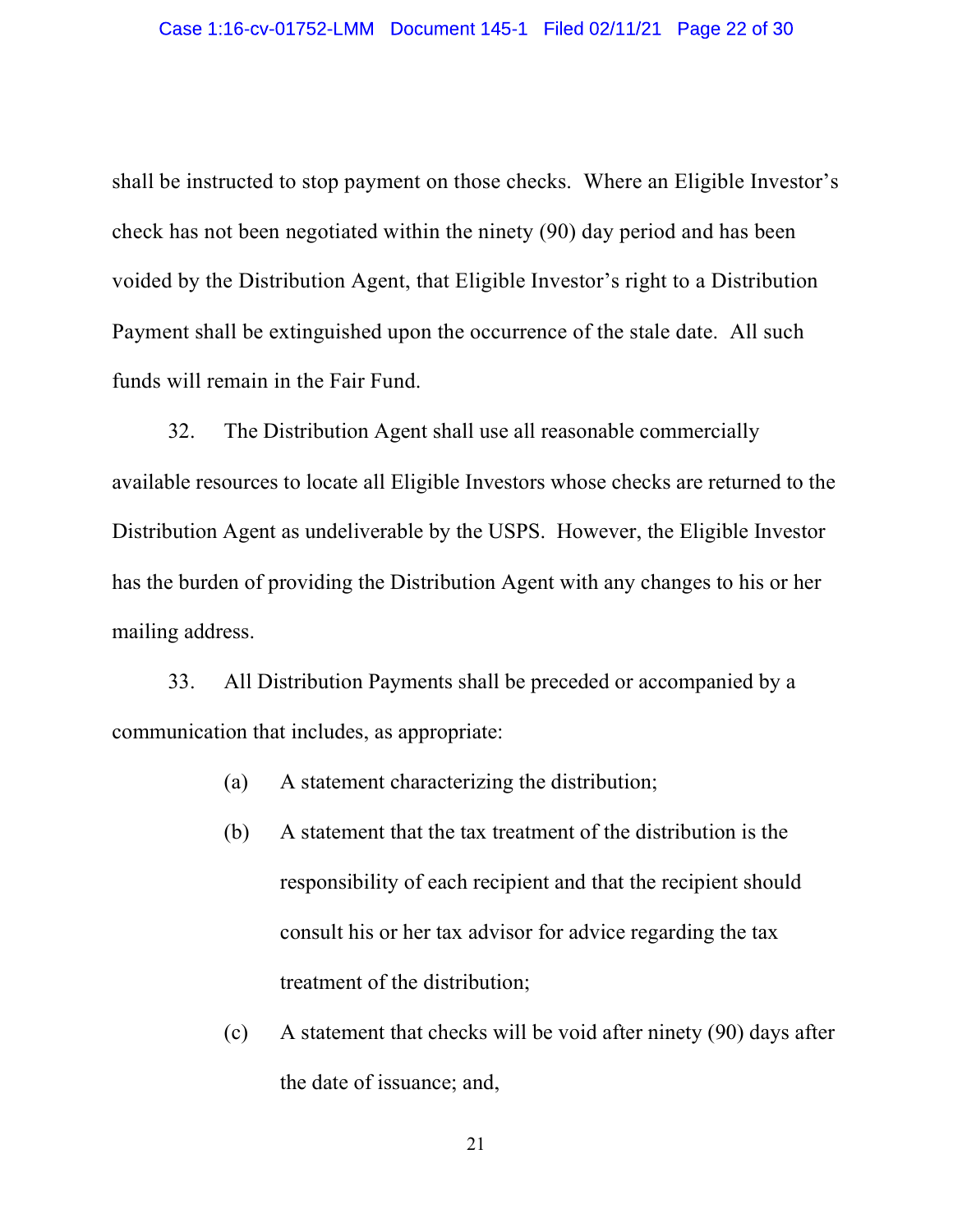16-cv-01752-LMM Document 145-1 Filed 02/11/21 Page 23 of 30<br>
(d) The Distribution Agent's contact information, if the Eligible<br>
Investor has any questions regarding the distribution.<br>
Any such communication shall be submit Investor has any questions regarding the distribution.

34. Any such communication shall be submitted to the Commission staff and the Tax Administrator for review and approval. All Distribution Payments, on their face or the accompanying mailing, shall clearly indicate that the money is being distributed from a Fair Fund established by the Court to compensate investors for harm as a result of securities law violations.

#### IX. Post-Distribution

35. The Distribution Agent will work with the Bank and maintain information about uncashed checks, returned payments, any returned items due to non-delivery, insufficient addresses, and/or other deficiencies. The Distribution Agent is responsible for researching and reconciling errors and reissuing payments when possible and for maintaining a record of such efforts. The Distribution Agent is also responsible for accounting for all payments.

36. The Distribution Agent shall reissue checks to Eligible Investors, upon the receipt of a valid, written request from the Eligible Investor. In cases where an Eligible Investor is unable to endorse a disbursement check as written (e.g., name change as a result of marriage, divorce or death), and the Eligible Investor or its lawful representative requests the reissuance of a disbursement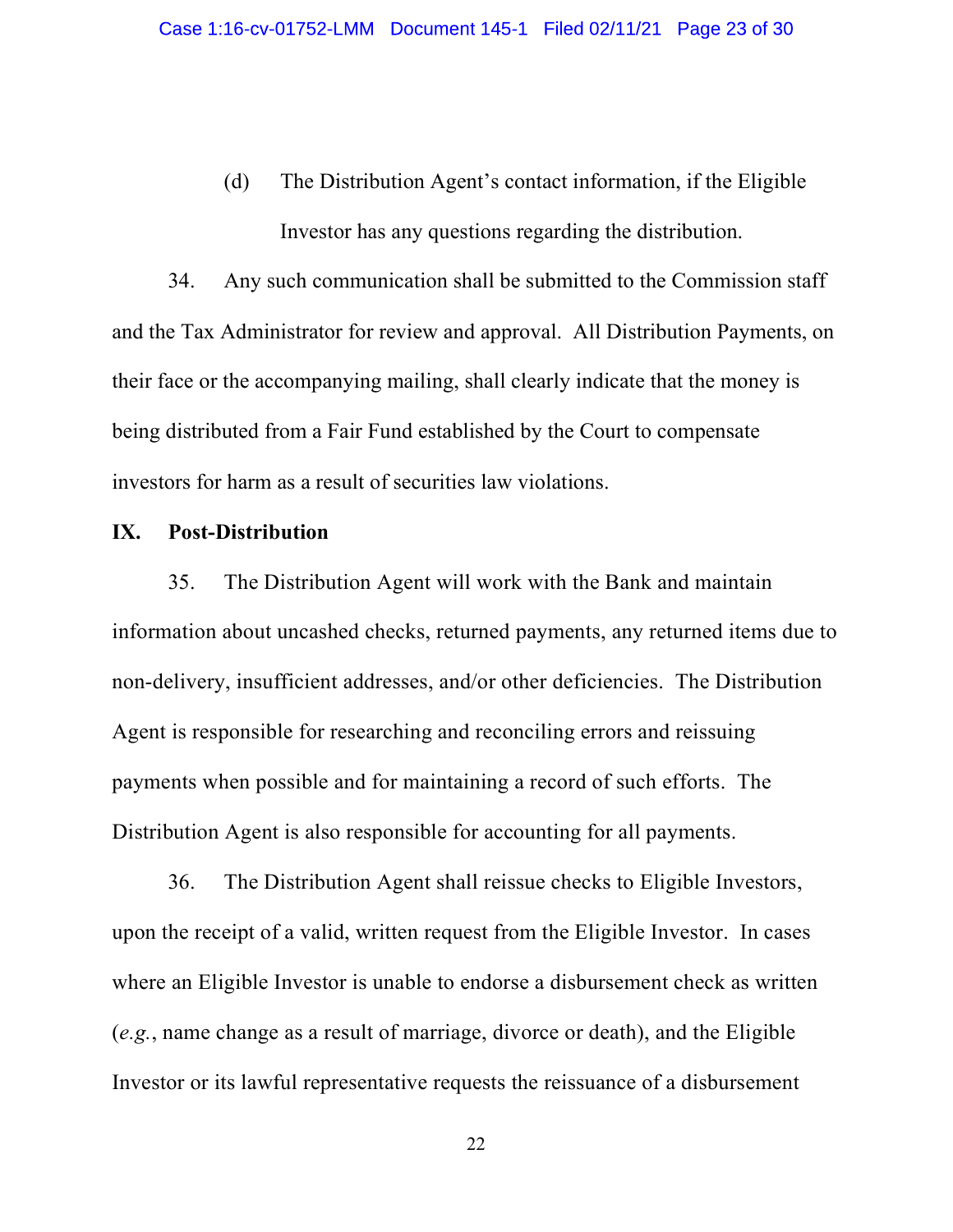check under a different name, the Distribution Agent will request, and must receive, documentation supporting the change. The Distribution Agent will review the documentation to determine the authenticity and propriety of the change request. If such change request is properly documented, the Distribution Agent will issue an appropriately redrawn check to the requesting party. Such reissued checks will be void after thirty (30) days from issuance and in no event will a check be reissued after ninety (90) days after the original check was issued.

37. The Distribution Agent will make reasonable efforts to contact Eligible Investors to follow up on the status of uncashed Distribution Payments over \$100.00 (other than those returned as "undeliverable") and take appropriate action to follow-up on the status of uncashed checks at the request of Commission staff. The Distribution Agent may reissue such checks, subject to the time limits detailed herein.

38. The Distribution Agent will perform an advanced address search for those checks that are returned as undeliverable, to the extent such search is feasible, and will reissue such checks so long as the new address is received within ninety (90) days after the original check was issued. If the Distribution Agent, despite best practicable efforts, is unable to find an Eligible Investor's correct address, the Distribution Agent, in its discretion, may remove such Eligible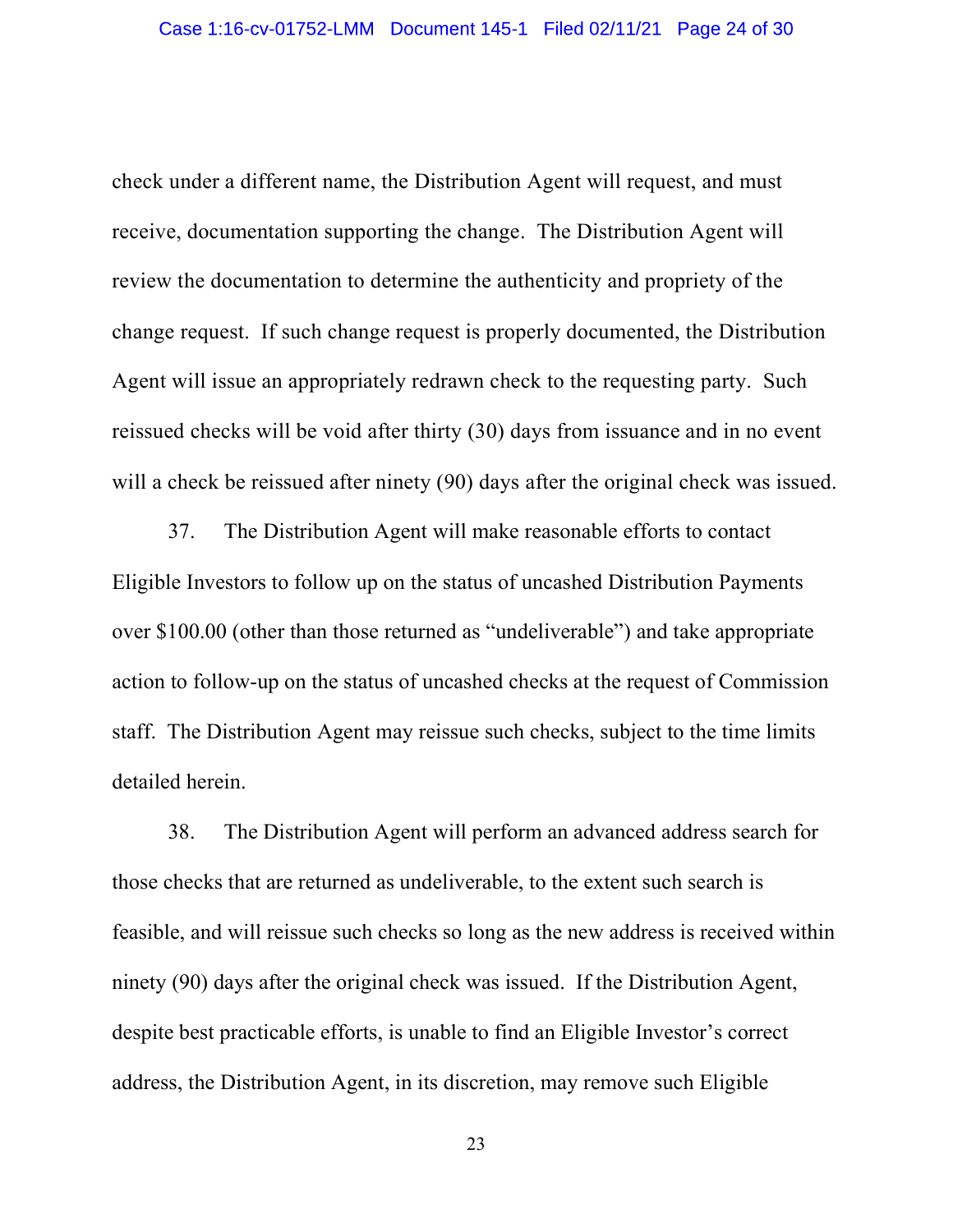Investor from the distribution and the allocated Distribution Payment will remain in the Fair Fund for distribution, if practicable, to the remaining Eligible Investors.

#### X. Wrap-Up and Wind Down of Distribution

39. The Distribution Agent will destroy all documents, including documents in any media, six (6) years after the transfer of any remaining funds to the Commission. In addition, the Distribution Agent will remove the case related information from the Distribution Agent's website and shut down the telephone number established specifically for the administration of the Fair Fund six (6) months after the transfer of any remaining funds to the Commission, or at an earlier date pursuant to the Commission staff's direction.

## XI. Disposition of Remaining Funds after Distribution

40. A residual within the Fair Fund (the "Residual") will be established for any amounts remaining after all assets have been disbursed. The Residual may include, among other things, funds reserved for future taxes and for postdistribution contingencies, amounts from Distribution Payment checks that have not been cashed, amounts from Distribution Payment checks that were not delivered or accepted upon delivery, and tax refunds.

41. If, after distribution is complete and all taxes, fees, and expenses have been paid, funds remain in the Fair Fund, and the Distribution Agent, in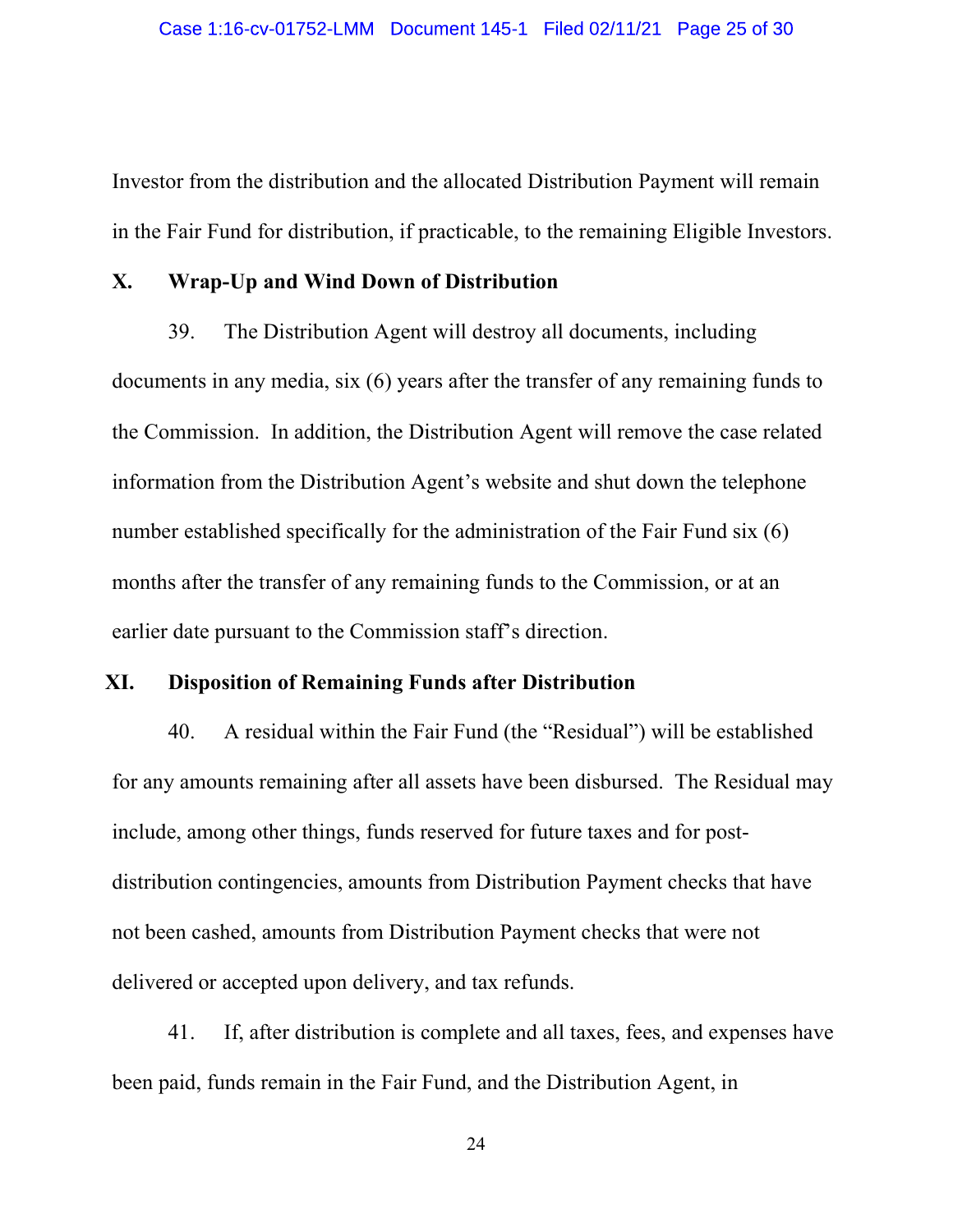consultation with the Commission staff has determined further distributions to be infeasible, the Residual shall be transferred to the Commission, pending a final accounting. Upon completion of the final accounting, the Commission staff will file a motion with this Court to approve the final accounting, which will include a recommendation as to the final disposition of the Residual, consistent with Liu v. SEC, 140 S. Ct. 1936 (2020). If distribution of the Residual to investors is infeasible, the Commission staff may recommend the transfer of the Residual to the general fund of the U.S. Treasury subject to Section  $21F(g)(3)$  of the Exchange  $Act.$ <sup>1</sup>

## XII. Termination of the Fair Fund

42. Once all Distribution Payments have been negotiated or voided, any funds remaining in the Escrow and Deposit Accounts will be transferred to the Commission.

43. The Commission staff will seek an Order from this Court, as appropriate, approving the final accounting, discharging the Distribution Agent, disposing of the Residual, and terminating the Fair Fund.

<sup>&</sup>lt;sup>1</sup> Section 21F(g)(3) of the Exchange Act, 15 U.S.C. § 78u-6(g)(3), provides, in relevant part, that any monetary sanction of \$200 million or less collected by the Commission in any judicial action brought by the Commission under the securities laws that is not added to a disgorgement fund or Distribution Fund or otherwise distributed to victims, plus investment income, shall be deposited or credited into the SEC Investor Protection Fund.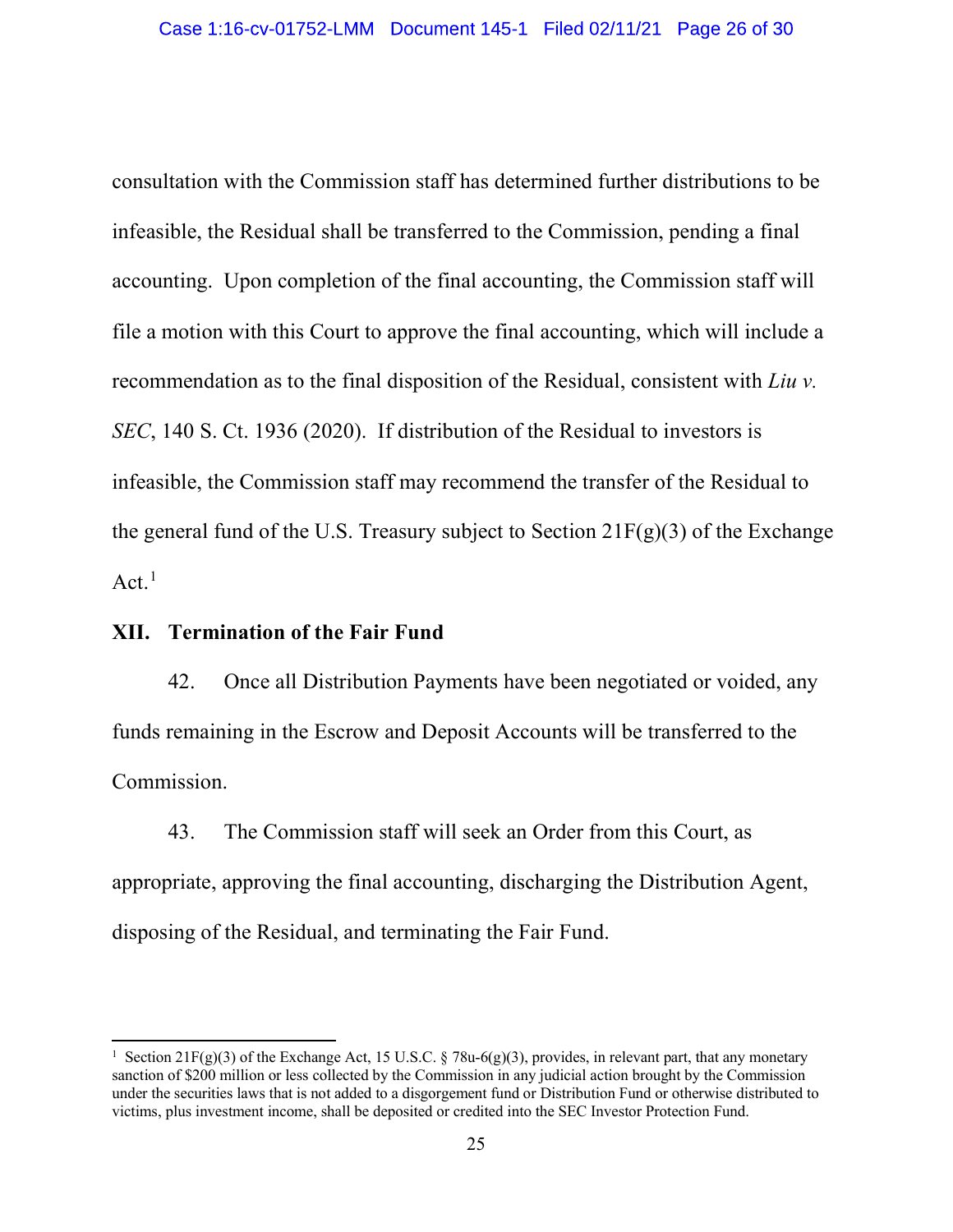22.11/41 Page 27 of 30<br>44. The Fair Fund shall be eligible for termination, and the Distribution<br>6.14. The Fair Fund shall be eligible for termination, and the Distribution<br>6.14. The Fair Fund shall be eligible for termina Agent eligible for discharge, after all of the following have occurred: (a) the final accounting has been submitted and approved by the Court, (b) all taxes, fees and expenses have been paid, and (c) this Court has approved the Commission staff's recommendation as to the final disposition of the Residual consistent with Liu v. SEC, 140 S. Ct. 1936 (2020).

45. No further claims shall be made against the Fair Fund beyond the amount allocated to Eligible Investors. Once the funds, if any, are returned to the Commission, no additional payments shall be made whatsoever.

#### XIII. Payment of Costs, Fees, and Taxes, and Filing Report and Accountings

46. All taxes, investment fees, and the reasonable fees and expenses of the Tax Administrator and Distribution Agent, including those incurred by any thirdparty professionals and service providers retained in the performance of their duties, will be paid from the Fair Fund.

47. The Distribution Agent shall provide Commission staff, who shall file with the Court, a progress report, pursuant to and in a format to be provided by Commission staff, within forty-five (45) days of Court approval of this Plan, and shall provide additional reports within twenty (20) days after the end of every quarter thereafter, and a final report when its duties are completed.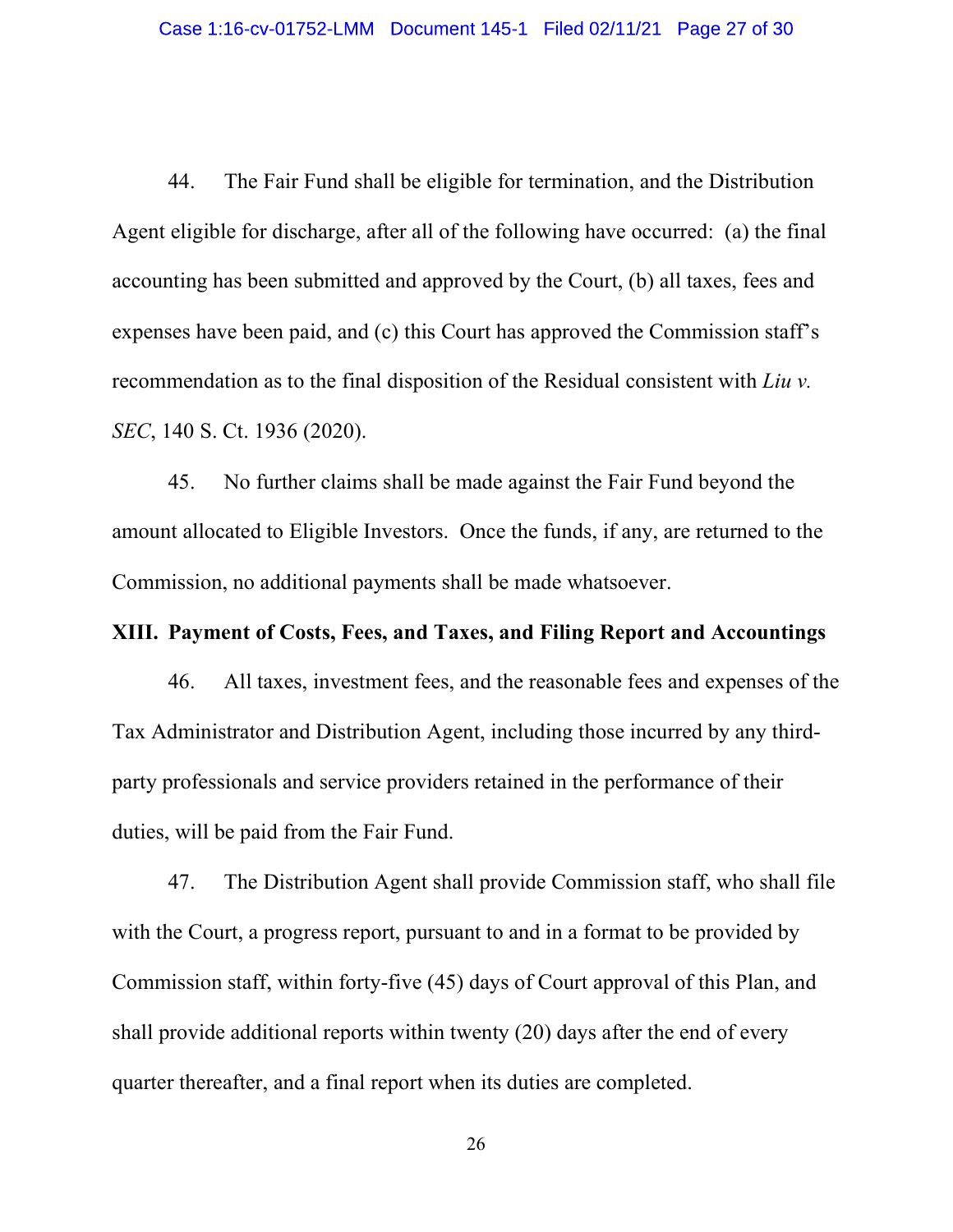28. The progress reports shall inform the Court and Commission staff of invities and status of the Fair Fund during the requested reporting period, and  $\frac{1}{2}$ the activities and status of the Fair Fund during the requested reporting period, and shall:

- (a) Specify, at a minimum, the location of the account(s) comprising the Fair Fund; and,
- (b) Include, among other things, an interim accounting of all monies in the Fair Fund as of the most recent month-end, including the value of those accounts, all monies earned or received into these accounts, monies expended from the Fair Fund to satisfy any fees, costs, taxes and other expenses incurred in the implementation of this Plan, and funds distributed to Eligible Investors under this Plan.

49. The final report shall include, among other things, a final accounting of all monies received, earned, spent, and distributed in connection with the administration of the Plan, and a request for approval of any unpaid taxes, if any.

#### XIV. Other Rights and Powers

50. The Distribution Agent is entitled to rely on all outstanding rules of law and Court orders and/or any investor information provided by the Court or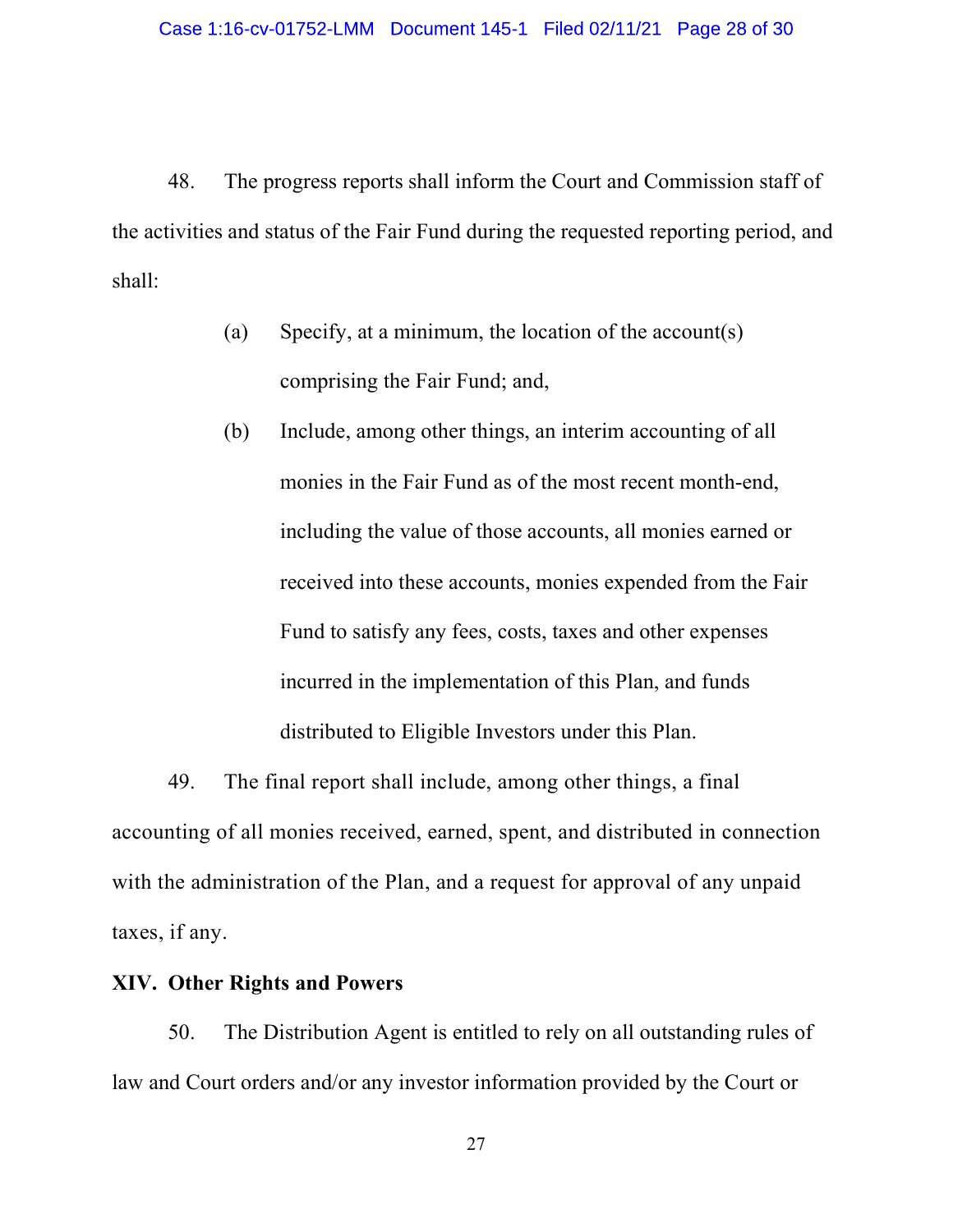Commission staff, and shall not be liable to anyone for any action taken or omitted by it in connection with this Plan, except upon a finding by this Court of misfeasance, gross negligence, or reckless disregard of duty under this Plan.

51. The receipt and acceptance of a distribution by an Eligible Investor is not intended to be a release of an Eligible Investor's rights and claims against any defendant to this action or their past or present directors, officers, employees, affiliates, nominees, creditors, advisors and agents.

52. The Distribution Agent is authorized to enter into agreements with financial institutions ("Institutions") as may be appropriate or necessary in the administration of the Fair Fund, provided that such Institutions are not excluded pursuant to other provisions of this Plan. In connection with such agreements, the Institutions shall be deemed to be agents of the Distribution Agent under this Plan.

53. The Court reserves the right to amend this Plan from time to time and retains jurisdiction over this matter for this purpose and for any and all other matters that may arise under or relate to this Plan.

54. To carry out the purposes of this Plan, the Distribution Agent is authorized to make immaterial changes consistent with the purposes of the Plan. If a change is deemed to be material by the Commission staff, Court approval is required prior to implementation by amending the Plan.